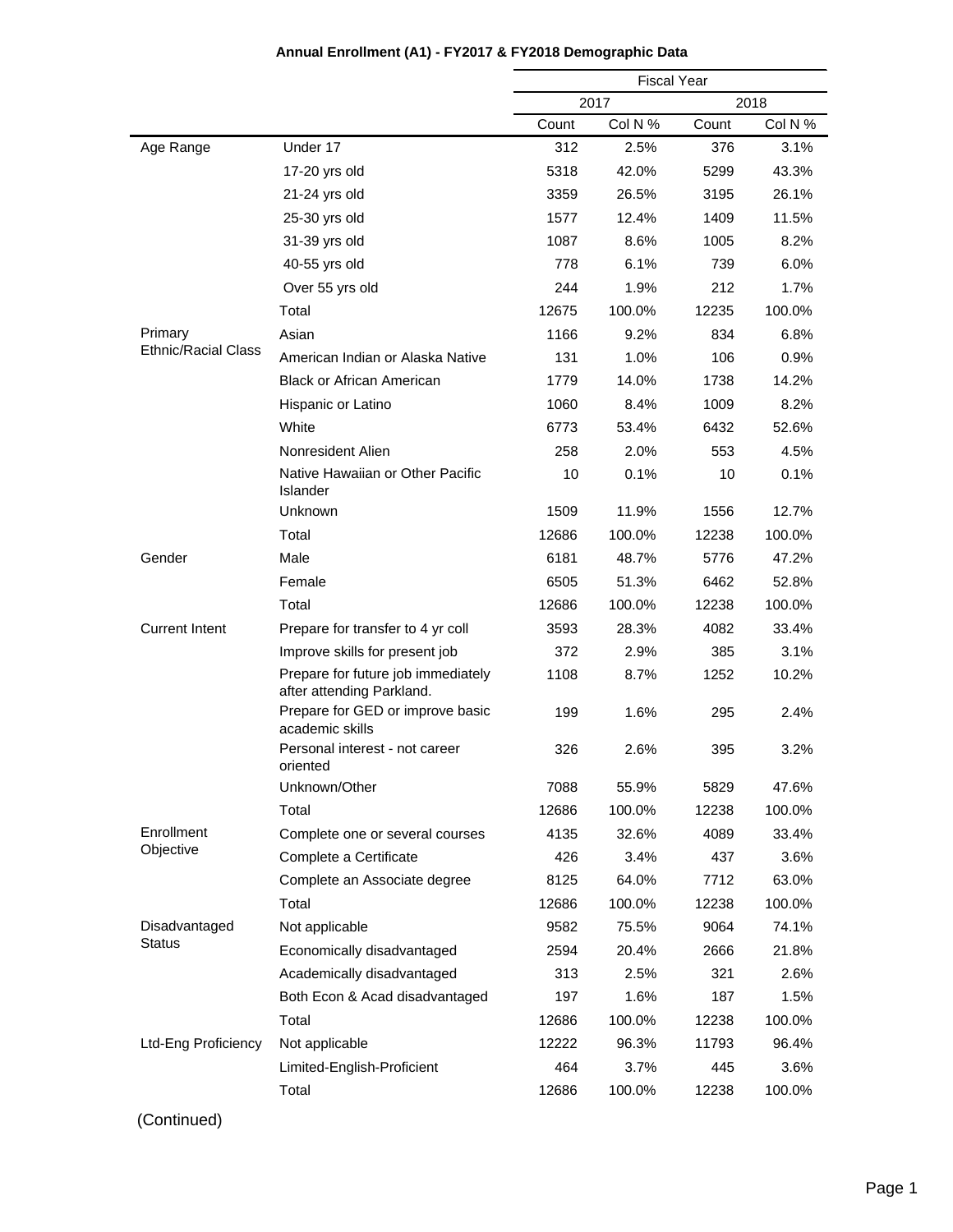| (Continued)                |                                                                          | <b>Fiscal Year</b> |                 |       |                 |  |
|----------------------------|--------------------------------------------------------------------------|--------------------|-----------------|-------|-----------------|--|
|                            |                                                                          |                    |                 |       |                 |  |
|                            |                                                                          | Count              | 2017<br>Col N % | Count | 2018<br>Col N % |  |
| <b>Disability Status</b>   | Not Applicable (No Disability)                                           | 11907              | 93.9%           | 11541 | 94.3%           |  |
|                            | Disability Student - One Disability &<br><b>Used Services</b>            | 450                | 3.5%            | 372   | 3.0%            |  |
|                            | Disability Student - Multiple<br><b>Disabilities &amp; Used Services</b> | 329                | 2.6%            | 325   | 2.7%            |  |
|                            | Total                                                                    | 12686              | 100.0%          | 12238 | 100.0%          |  |
| <b>Highest Deg Prev</b>    | Associates Degree                                                        | 359                | 2.8%            | 390   | 3.2%            |  |
| Earned                     | <b>Bachelor Degree</b>                                                   | 443                | 3.5%            | 444   | 3.6%            |  |
|                            | Certificate                                                              | 139                | 1.1%            | 157   | 1.3%            |  |
|                            | Doctoral Degree                                                          | 20                 | 0.2%            | 16    | 0.1%            |  |
|                            | <b>GED</b>                                                               | 198                | 1.6%            | 191   | 1.6%            |  |
|                            | High Schl Diploma                                                        | 5796               | 45.7%           | 5462  | 44.6%           |  |
|                            | <b>Masters Degree</b>                                                    | 100                | 0.8%            | 104   | 0.8%            |  |
|                            | None                                                                     | 524                | 4.1%            | 221   | 1.8%            |  |
|                            | Other                                                                    | 215                | 1.7%            | 236   | 1.9%            |  |
|                            | 1st Professional Degree                                                  | 10                 | 0.1%            | 10    | 0.1%            |  |
|                            | Some college                                                             | 2243               | 17.7%           | 2367  | 19.3%           |  |
|                            | Unknown                                                                  | 2639               | 20.8%           | 2640  | 21.6%           |  |
|                            | Total                                                                    | 12686              | 100.0%          | 12238 | 100.0%          |  |
| <b>Veteran Status</b>      | Not a Veteran                                                            | 11908              | 93.9%           | 11443 | 93.5%           |  |
|                            | Veteran                                                                  | 778                | 6.1%            | 795   | 6.5%            |  |
|                            | Total                                                                    | 12686              | 100.0%          | 12238 | 100.0%          |  |
| <b>Student Entry Level</b> | Freshman                                                                 | 5967               | 47.0%           | 5688  | 46.5%           |  |
|                            | Sophomore                                                                | 4244               | 33.5%           | 4069  | 33.2%           |  |
|                            | Dual ENROLLMENT                                                          | 6                  | 0.0%            | 16    | 0.1%            |  |
|                            | Unclassified/Other                                                       | 1401               | 11.0%           | 1288  | 10.5%           |  |
|                            | Dual CREDIT                                                              | 1068               | 8.4%            | 1177  | 9.6%            |  |
|                            | Total                                                                    | 12686              | 100.0%          | 12238 | 100.0%          |  |
| <b>First Generation</b>    | Missing                                                                  | 5261               | 41.5%           | 4553  | 37.2%           |  |
| <b>College Student</b>     | Student in the first generation of their<br>family to attend college     | 1730               | 13.6%           | 1715  | 14.0%           |  |
|                            | Student not in the first generation of<br>their family to attend college | 5695               | 44.9%           | 5970  | 48.8%           |  |

## **Annual Enrollment (A1) - FY2017 & FY2018 Demographic Data**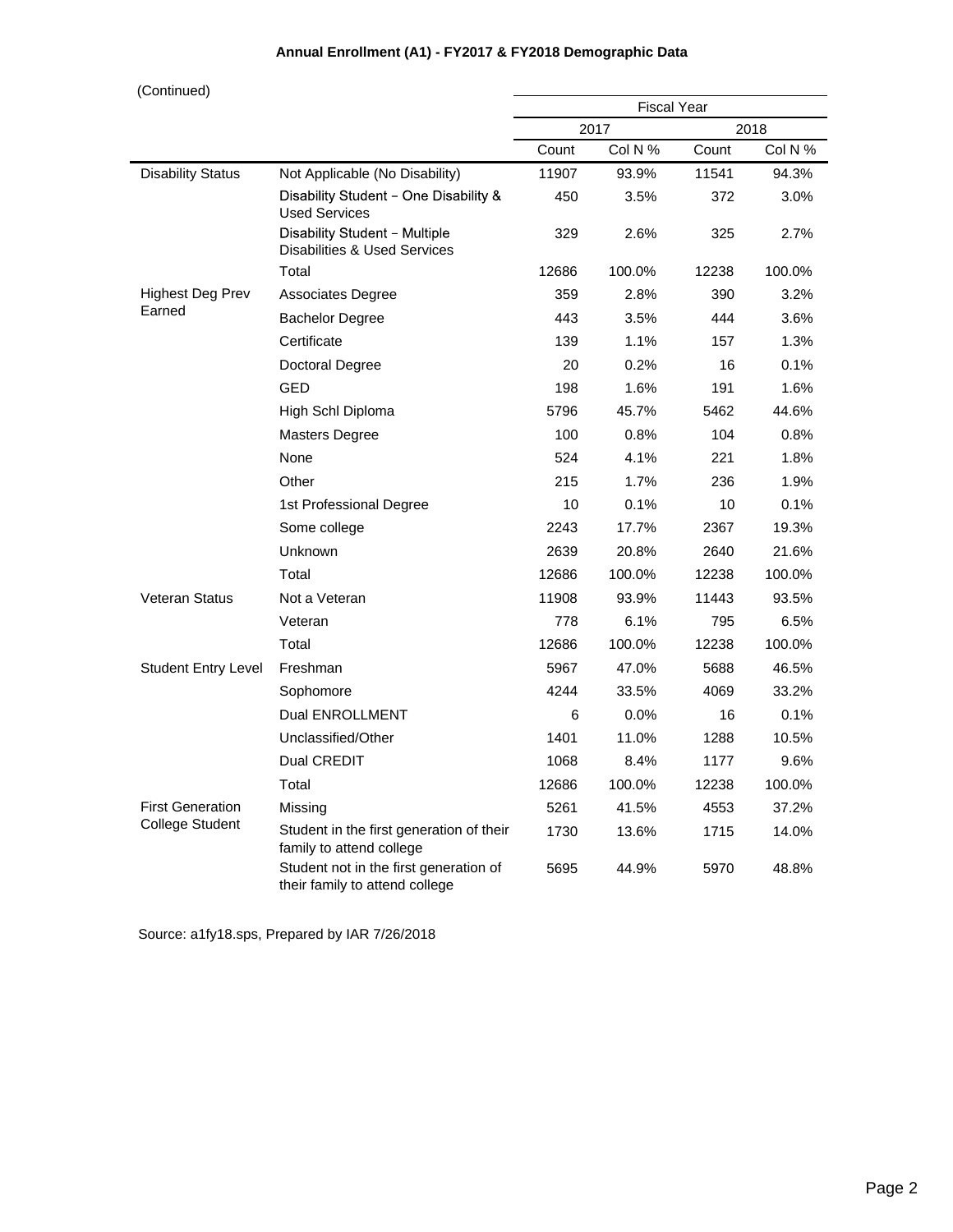|           |                        | <b>Fiscal Year</b>        |         |                         |         |  |
|-----------|------------------------|---------------------------|---------|-------------------------|---------|--|
|           |                        |                           | 2017    |                         | 2018    |  |
|           |                        | Count                     | Col N % | Count                   | Col N % |  |
| Residency | In-district            | 8714                      | 68.7%   | 8368                    | 68.4%   |  |
|           | Out-of-district        | 2924                      | 23.0%   | 2873                    | 23.5%   |  |
|           | Out-of-state           | 287                       | 2.3%    | 321                     | 2.6%    |  |
|           | <b>Foreign Country</b> | 761                       | 6.0%    | 676                     | 5.5%    |  |
|           | Total                  | 12686                     | 100.0%  | 12238                   | 100.0%  |  |
| County    | Adams                  | 29                        | 0.2%    | 21                      | 0.2%    |  |
|           | Alexander              | $\overline{c}$            | 0.0%    | $\mathbf{1}$            | 0.0%    |  |
|           | <b>Bond</b>            | $\overline{4}$            | 0.0%    | 5                       | 0.0%    |  |
|           | Boone                  | $\overline{7}$            | 0.1%    | 5                       | 0.0%    |  |
|           | <b>Brown</b>           | 0                         | 0.0%    | $\mathbf{1}$            | 0.0%    |  |
|           | <b>Bureau</b>          | $\overline{7}$            | 0.1%    | 3                       | 0.0%    |  |
|           | Calhoun                | 5                         | 0.0%    | 3                       | 0.0%    |  |
|           | Carroll                | $\overline{2}$            | 0.0%    | 5                       | 0.0%    |  |
|           | Cass                   | 10                        | 0.1%    | 16                      | 0.1%    |  |
|           | Champaign              | 6343                      | 50.0%   | 6107                    | 49.9%   |  |
|           | Christian              | 25                        | 0.2%    | 22                      | 0.2%    |  |
|           | Clark                  | 12                        | 0.1%    | 12                      | 0.1%    |  |
|           | Clay                   | $\overline{7}$            | 0.1%    | 4                       | 0.0%    |  |
|           | Clinton                | 8                         | 0.1%    | 9                       | 0.1%    |  |
|           | Coles                  | 77                        | 0.6%    | 83                      | 0.7%    |  |
|           | Cook                   | 1198                      | 9.4%    | 1181                    | 9.7%    |  |
|           | Crawford               | 3                         | 0.0%    | 3                       | 0.0%    |  |
|           | Cumberland             | 14                        | 0.1%    | 17                      | 0.1%    |  |
|           | De Kalb                | 21                        | 0.2%    | 14                      | 0.1%    |  |
|           | De Witt                | 101                       | 0.8%    | 103                     | 0.8%    |  |
|           | Douglas                | 474                       | 3.7%    | 473                     | 3.9%    |  |
|           | Du Page                | 170                       | 1.3%    | 172                     | 1.4%    |  |
|           | Edgar                  | 32                        | 0.3%    | 30                      | $0.2\%$ |  |
|           | Edwards                | $\ensuremath{\mathsf{3}}$ | 0.0%    | $\overline{c}$          | 0.0%    |  |
|           | Effingham              | 29                        | 0.2%    | 26                      | 0.2%    |  |
|           | Fayette                | 1                         | 0.0%    | $\overline{c}$          | 0.0%    |  |
|           | Ford                   | 336                       | 2.6%    | 351                     | 2.9%    |  |
|           | Franklin               | 9                         | 0.1%    | 5                       | 0.0%    |  |
|           | Fulton                 | 9                         | 0.1%    | 20                      | 0.2%    |  |
|           | Gallatin               | $\mathbf{1}$              | 0.0%    | 1                       | 0.0%    |  |
|           | Greene                 | $\mathbf{1}$              | 0.0%    | 3                       | 0.0%    |  |
|           | Grundy                 | 8                         | 0.1%    | 7                       | 0.1%    |  |
|           | Hamilton               | $\overline{\mathbf{c}}$   | 0.0%    | 1                       | 0.0%    |  |
|           | Hancock                | 3                         | 0.0%    | $\overline{\mathbf{c}}$ | 0.0%    |  |
|           | Henderson              | 0                         | 0.0%    | 3                       | 0.0%    |  |
|           | Henry                  | 18                        | 0.1%    | 20                      | 0.2%    |  |
|           | Iroquois               | 225                       | 1.8%    | 220                     | 1.8%    |  |
|           |                        |                           |         |                         |         |  |

### **Annual Enrollment (A1) - FY2017 & FY2018 Residency Information**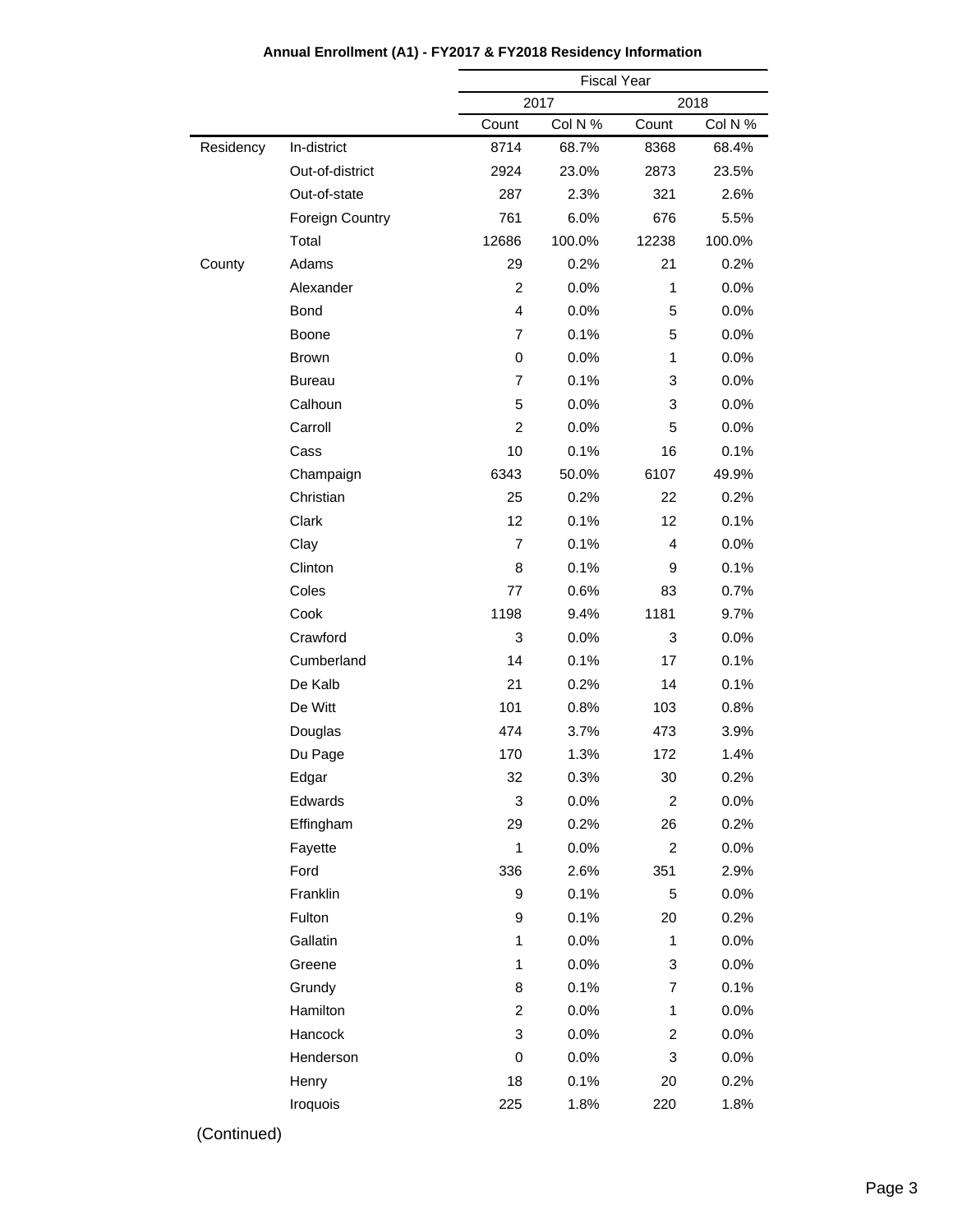#### Fiscal Year 2017 2018 Count Col N % Count Col N % Jackson Jasper Jefferson Jersey Jo Daviess Johnson Kane Kankakee Kendall Knox Lake La Salle Lawrence Lee Livingston Logan McDonough **McHenry** McLean Macon Macoupin Madison Marion Marshall Mason Massac Menard Mercer Monroe Montgomery Morgan Moultrie Ogle Peoria Perry Piatt Pike Pulaski Putnam Randolph Richland Rock Island 14 0.1% 14 0.1% 3 0.0% 3 0.0% 7 0.1% 8 0.1% 5 0.0% 6 0.0% 3 0.0% 2 0.0% 3 0.0% 0 0.0% 79 0.6% 71 0.6% 63 0.5% 63 0.5% 11 0.1% 15 0.1% 17 0.1% 11 0.1% 158 1.2% 137 1.1% 28 0.2% 26 0.2% 1 0.0% 2 0.0% 8 0.1% 5 0.0% 169 1.3% 131 1.1% 17 0.1% 22 0.2% 12 0.1% 12 0.1% 48 0.4% 34 0.3% 282 2.2% 276 2.3% 134 1.1% 100 0.8% 9 0.1% 14 0.1% 31 0.2% 27 0.2% 3 0.0% 6 0.0% 2 0.0% 2 0.0% 5 0.0% 8 0.1% 2 0.0% 1 0.0% 3 0.0% 7 0.1% 4 0.0% 4 0.0% 9 0.1% 8 0.1% 21 0.2% 5 0.0% 12 0.1% 15 0.1% 25 0.2% 28 0.2% 7 0.1% 11 0.1% 42 0.3% 39 0.3% 4 0.0% 1 0.0% 558 4.4% 529 4.3% 4 0.0% 5 0.0% 0 0.0% 1 0.0% 3 0.0% 5 0.0% 5 0.0% 5 0.0% 4 0.0% 5 0.0% 19 0.1% 15 0.1% (Continued)

#### **Annual Enrollment (A1) - FY2017 & FY2018 Residency Information**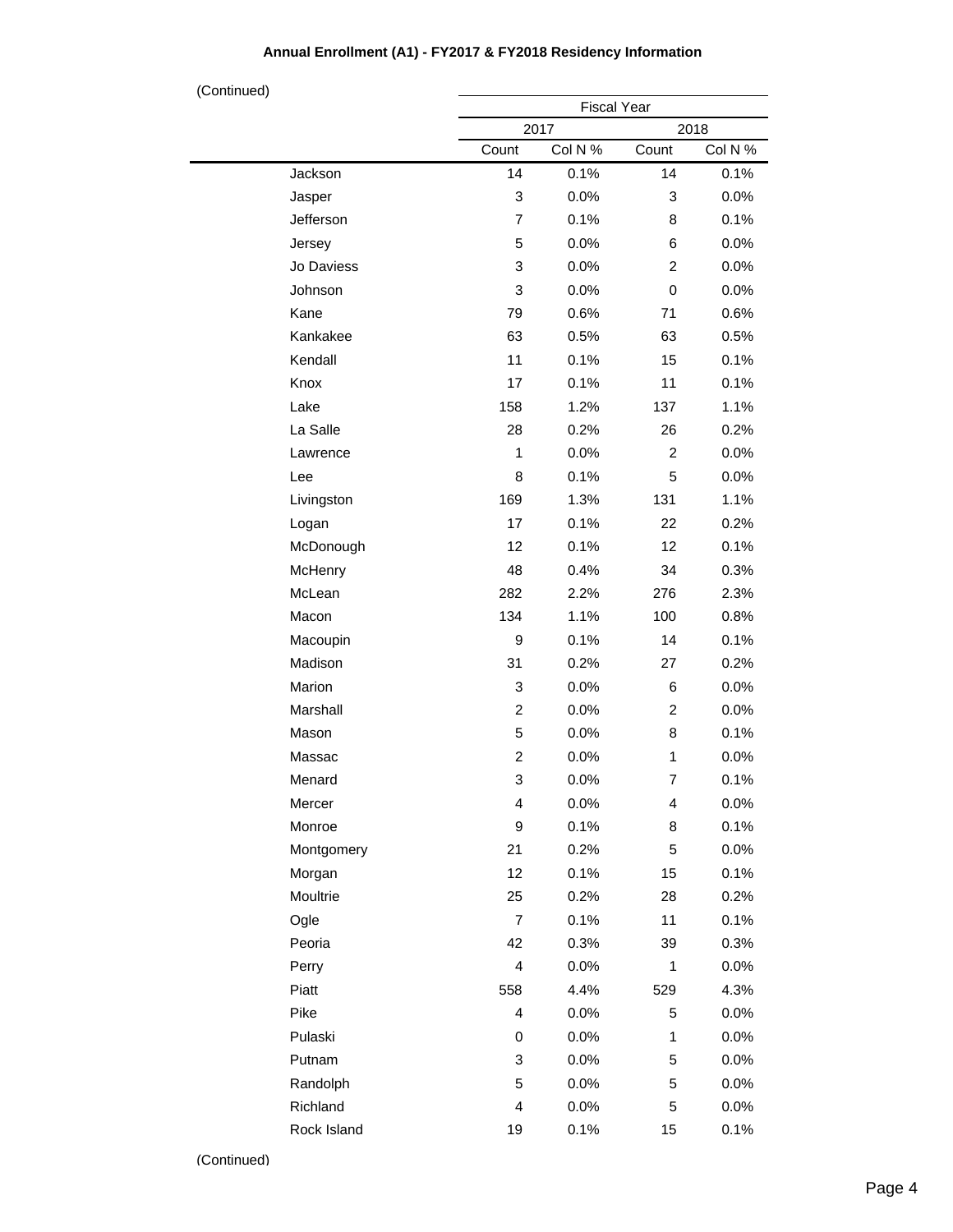| (Continued)  |                         |                    |         |                |         |  |
|--------------|-------------------------|--------------------|---------|----------------|---------|--|
|              |                         | <b>Fiscal Year</b> |         |                |         |  |
|              |                         |                    | 2017    |                | 2018    |  |
|              |                         | Count              | Col N % | Count          | Col N % |  |
|              | St. Clair               | 24                 | 0.2%    | 30             | 0.2%    |  |
|              | Saline                  | 1                  | 0.0%    | 0              | 0.0%    |  |
|              | Sangamon                | 64                 | 0.5%    | 83             | 0.7%    |  |
|              | Schuyler                | $\mathbf 0$        | 0.0%    | $\mathbf{1}$   | 0.0%    |  |
|              | Scott                   | 3                  | 0.0%    | $\overline{c}$ | 0.0%    |  |
|              | Shelby                  | 18                 | 0.1%    | 20             | 0.2%    |  |
|              | <b>Stark</b>            | $\overline{c}$     | 0.0%    | 1              | 0.0%    |  |
|              | Stephenson              | 9                  | 0.1%    | 8              | 0.1%    |  |
|              | Tazewell                | 27                 | 0.2%    | 24             | 0.2%    |  |
|              | Union                   | $\overline{4}$     | 0.0%    | 1              | 0.0%    |  |
|              | Vermilion               | 241                | 1.9%    | 232            | 1.9%    |  |
|              | Wabash                  | $\overline{c}$     | 0.0%    | $\overline{c}$ | 0.0%    |  |
|              | Warren                  | 3                  | 0.0%    | 3              | 0.0%    |  |
|              | Washington              | $\overline{4}$     | 0.0%    | 3              | 0.0%    |  |
|              | Wayne                   | $\overline{c}$     | 0.0%    | 3              | 0.0%    |  |
|              | White                   | $\overline{4}$     | 0.0%    | 3              | 0.0%    |  |
|              | Whiteside               | 4                  | 0.0%    | 6              | 0.0%    |  |
|              | Will                    | 149                | 1.2%    | 144            | 1.2%    |  |
|              | Williamson              | 5                  | 0.0%    | $\overline{c}$ | 0.0%    |  |
|              | Winnebago               | 25                 | 0.2%    | 30             | 0.2%    |  |
|              | Woodford                | 17                 | 0.1%    | 11             | 0.1%    |  |
|              | Correct/OOState/Foreign | 1048               | 8.3%    | 997            | 8.1%    |  |
|              | Total                   | 12686              | 100.0%  | 12238          | 100.0%  |  |
| <b>State</b> | Not Reported            | 65                 | 0.5%    | 96             | 0.8%    |  |
|              | Alabama                 | $\overline{c}$     | 0.0%    | 2              | 0.0%    |  |
|              | Alaska                  | 0                  | 0.0%    | 1              | 0.0%    |  |
|              | Arizona                 | З                  | 0.0%    | З              | 0.0%    |  |
|              | California              | 47                 | 0.4%    | 42             | 0.3%    |  |
|              | Colorado                | 4                  | 0.0%    | 4              | 0.0%    |  |
|              | Connecticut             | 1                  | 0.0%    | 3              | 0.0%    |  |
|              | Florida                 | 19                 | 0.1%    | 11             | 0.1%    |  |
|              | Georgia                 | 13                 | 0.1%    | 13             | 0.1%    |  |
|              | Hawaii                  | 1                  | 0.0%    | 1              | 0.0%    |  |
|              | Idaho                   | $\overline{c}$     | 0.0%    | 1              | 0.0%    |  |
|              | Illinois                | 11544              | 91.0%   | 11176          | 91.3%   |  |
|              | Indiana                 | 52                 | 0.4%    | 46             | 0.4%    |  |
|              | lowa                    | 5                  | 0.0%    | 6              | 0.0%    |  |
|              | Kansas                  | 3                  | 0.0%    | 4              | 0.0%    |  |
|              | Kentucky                | 9                  | 0.1%    | 5              | 0.0%    |  |
|              | Maine                   | 1                  | 0.0%    | $\mathbf{1}$   | 0.0%    |  |
|              | Maryland                | 4                  | 0.0%    | 2              | 0.0%    |  |
|              | Massachusetts           | 3                  | 0.0%    | 3              | 0.0%    |  |

# **Annual Enrollment (A1) - FY2017 & FY2018 Residency Information**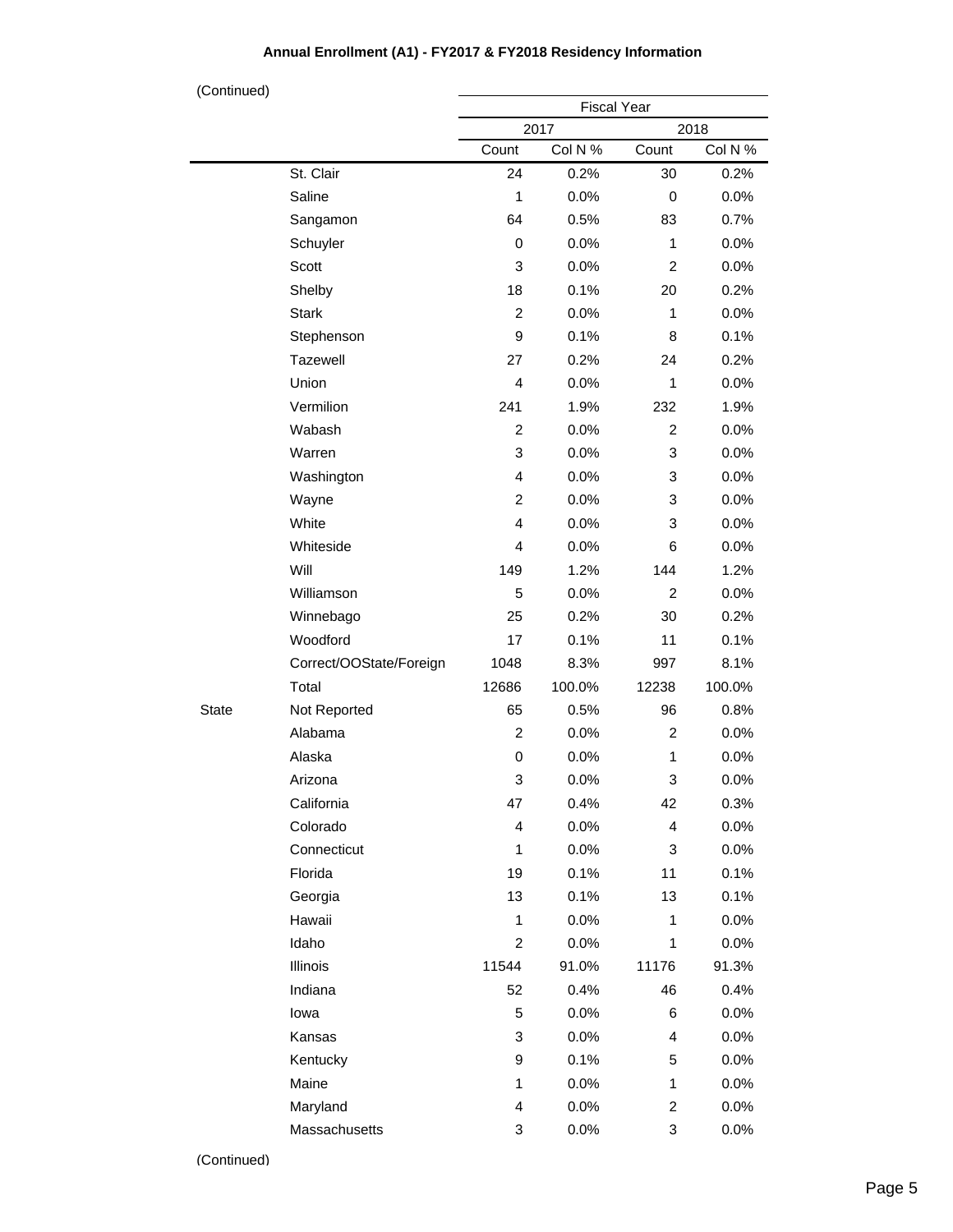| (Continued) |                  |                | <b>Fiscal Year</b> |                |         |  |
|-------------|------------------|----------------|--------------------|----------------|---------|--|
|             |                  |                | 2017               |                | 2018    |  |
|             |                  | Count          | Col N %            | Count          | Col N % |  |
|             | Michigan         | 21             | 0.2%               | 5              | 0.0%    |  |
|             | Minnesota        | 3              | 0.0%               | 10             | 0.1%    |  |
|             | Mississippi      | 4              | 0.0%               | 1              | 0.0%    |  |
|             | Missouri         | 21             | 0.2%               | 17             | 0.1%    |  |
|             | Nebraska         | $\mathbf{1}$   | 0.0%               | $\mathbf{1}$   | 0.0%    |  |
|             | Nevada           | 0              | 0.0%               | 1              | 0.0%    |  |
|             | New Hampshire    | 0              | 0.0%               | $\overline{2}$ | 0.0%    |  |
|             | New Jersey       | 12             | 0.1%               | 14             | 0.1%    |  |
|             | New Mexico       | $\mathbf{1}$   | 0.0%               | $\overline{2}$ | 0.0%    |  |
|             | New York         | 12             | 0.1%               | 9              | 0.1%    |  |
|             | North Carolina   | 3              | 0.0%               | 5              | 0.0%    |  |
|             | Ohio             | 7              | 0.1%               | 5              | 0.0%    |  |
|             | Oklahoma         | $\overline{2}$ | 0.0%               | 6              | 0.0%    |  |
|             | Oregon           | $\mathbf{1}$   | 0.0%               | 1              | 0.0%    |  |
|             | Pennsylvania     | 4              | 0.0%               | 10             | 0.1%    |  |
|             | S Carolina       | 1              | 0.0%               | $\overline{c}$ | 0.0%    |  |
|             | <b>Tennessee</b> | 5              | 0.0%               | 5              | 0.0%    |  |
|             | Texas            | 20             | 0.2%               | 19             | 0.2%    |  |
|             | Utah             | $\mathbf 0$    | 0.0%               | $\mathbf{1}$   | 0.0%    |  |
|             | Virginia         | 11             | 0.1%               | 9              | 0.1%    |  |
|             | Washington       | 5              | 0.0%               | 6              | 0.0%    |  |
|             | Wisconsin        | 10             | 0.1%               | 7              | 0.1%    |  |
|             | Wyoming          | 1              | 0.0%               | 1              | 0.0%    |  |
|             | Puerto Rico      | $\overline{c}$ | 0.0%               | 3              | 0.0%    |  |
|             | Foreign          | 761            | 6.0%               | 676            | 5.5%    |  |
|             | Total            | 12686          | 100.0%             | 12238          | 100.0%  |  |

## **Annual Enrollment (A1) - FY2017 & FY2018 Residency Information**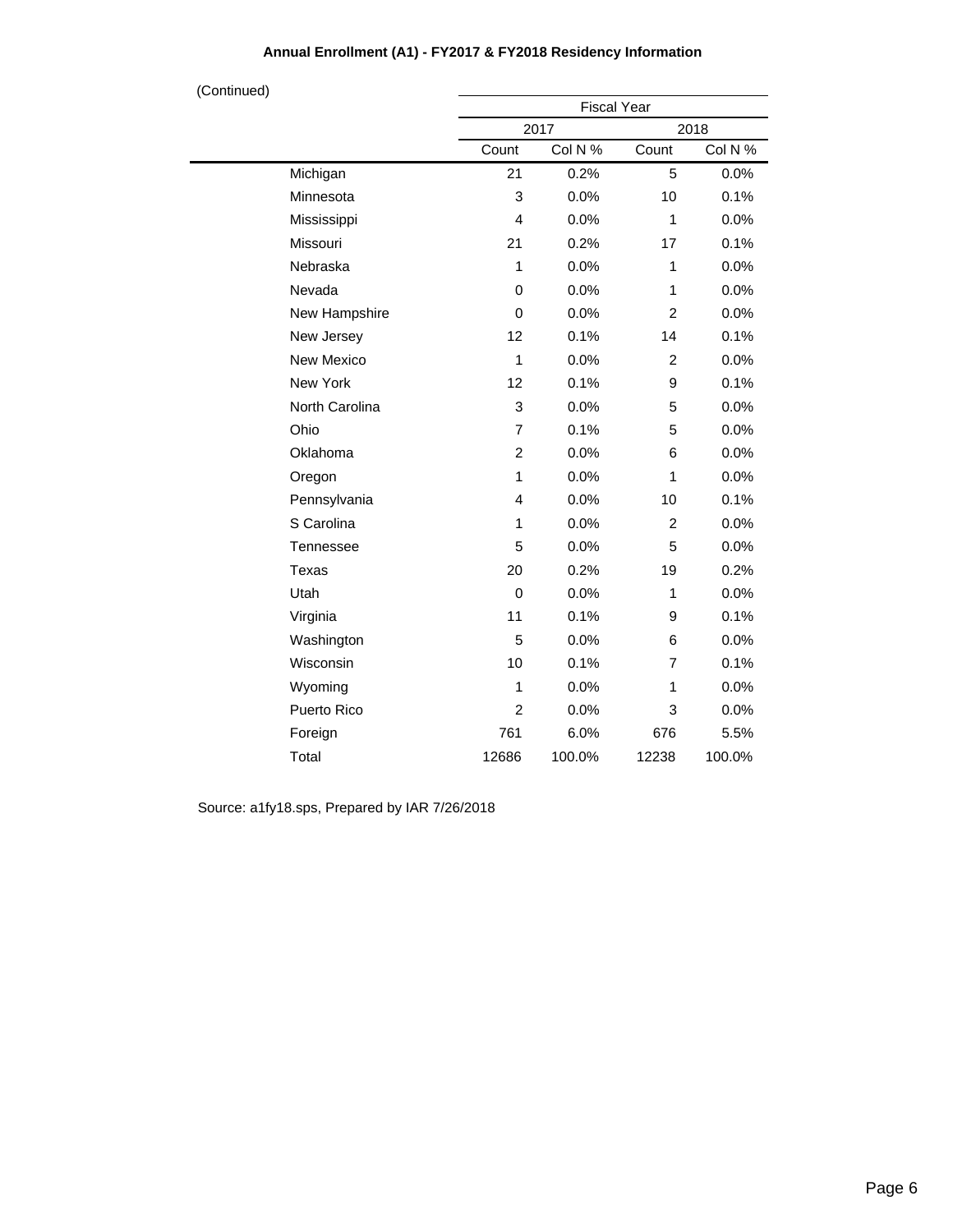|         |                 |                  | <b>Fiscal Year</b> |                |            |
|---------|-----------------|------------------|--------------------|----------------|------------|
|         |                 |                  | 2017               |                | 2018       |
|         |                 | Count            | Column N %         | Count          | Column N % |
| Program | <b>B ABGAAS</b> | 11               | 0.1%               | 8              | 0.1%       |
|         | <b>B ABLAAS</b> | 44               | 0.3%               | 26             | 0.2%       |
|         | <b>B ABLCER</b> | 1                | 0.0%               | 3              | 0.0%       |
|         | <b>B ABMAAS</b> | 65               | 0.5%               | 50             | 0.4%       |
|         | <b>B ABRAAS</b> | 9                | 0.1%               | 14             | 0.1%       |
|         | <b>B ABTAAS</b> | 19               | 0.1%               | 23             | 0.2%       |
|         | <b>B ACCAAS</b> | 99               | 0.8%               | 96             | 0.8%       |
|         | <b>B ACCCER</b> | 10               | 0.1%               | 4              | 0.0%       |
|         | <b>B AGBCER</b> | 3                | 0.0%               | 1              | 0.0%       |
|         | <b>B CCPAAS</b> | 3                | 0.0%               | 3              | 0.0%       |
|         | <b>B EQMAAS</b> | 6                | 0.0%               | 2              | 0.0%       |
|         | <b>B ETRCER</b> | 4                | 0.0%               | 4              | 0.0%       |
|         | <b>B FLDCER</b> | 3                | 0.0%               | 2              | 0.0%       |
|         | <b>B FSACER</b> | $\overline{c}$   | 0.0%               | 1              | 0.0%       |
|         | <b>B FSSCER</b> | 3                | 0.0%               | 2              | 0.0%       |
|         | <b>B GISCER</b> | 6                | 0.0%               | 4              | 0.0%       |
|         | <b>B HCMAAS</b> | 26               | 0.2%               | 25             | 0.2%       |
|         | <b>B HIFCER</b> | 0                | 0.0%               | 4              | 0.0%       |
|         | <b>B HIHAAS</b> | 21               | 0.2%               | 16             | 0.1%       |
|         | <b>B HIMCER</b> | 0                | 0.0%               | 1              | 0.0%       |
|         | <b>B HIRAAS</b> | 16               | 0.1%               | 15             | 0.1%       |
|         | <b>B INDCER</b> | 9                | 0.1%               | 12             | 0.1%       |
|         | <b>B INTCER</b> | 3                | 0.0%               | 3              | 0.0%       |
|         | <b>B MGTAAS</b> | 146              | 1.2%               | 125            | 1.0%       |
|         | <b>B MKTAAS</b> | 50               | 0.4%               | 55             | 0.4%       |
|         | <b>B RESAAS</b> | 1                | 0.0%               | 0              | 0.0%       |
|         | E ACECER        | 0                | 0.0%               | 1              | 0.0%       |
|         | E ACRAAS        | 32               | 0.3%               | 40             | 0.3%       |
|         | E ACRCER        | $\boldsymbol{0}$ | 0.0%               | $\overline{c}$ | 0.0%       |
|         | <b>E AFTAAS</b> | 46               | 0.4%               | 40             | 0.3%       |
|         | E AMTCER        | 1                | 0.0%               | $\overline{4}$ | 0.0%       |
|         | <b>E AUSCER</b> | 8                | 0.1%               | 10             | 0.1%       |
|         | E AUTAAS        | 88               | 0.7%               | 107            | 0.9%       |
|         | <b>E BCRCER</b> | 5                | 0.0%               | 6              | 0.0%       |
|         | E BLACER        | 1                | 0.0%               | 1              | 0.0%       |
|         | <b>E BRLCER</b> | 1                | 0.0%               | 0              | 0.0%       |
|         | E CBSCER        | 1                | 0.0%               | 0              | 0.0%       |
|         | E CCDCER        | 1                | 0.0%               | 0              | 0.0%       |
|         | E CDBAAS        | 15               | 0.1%               | 12             | 0.1%       |
|         | E CDGCER        | 0                | 0.0%               | 1              | 0.0%       |
|         | E CDMAAS        | 34               | 0.3%               | 45             | 0.4%       |
|         | E CDSAAS        | 9                | 0.1%               | 15             | 0.1%       |
|         |                 |                  |                    |                |            |

**Annual Enrollment (A1) - FY2017 & FY2018 Degree Program Enrollment**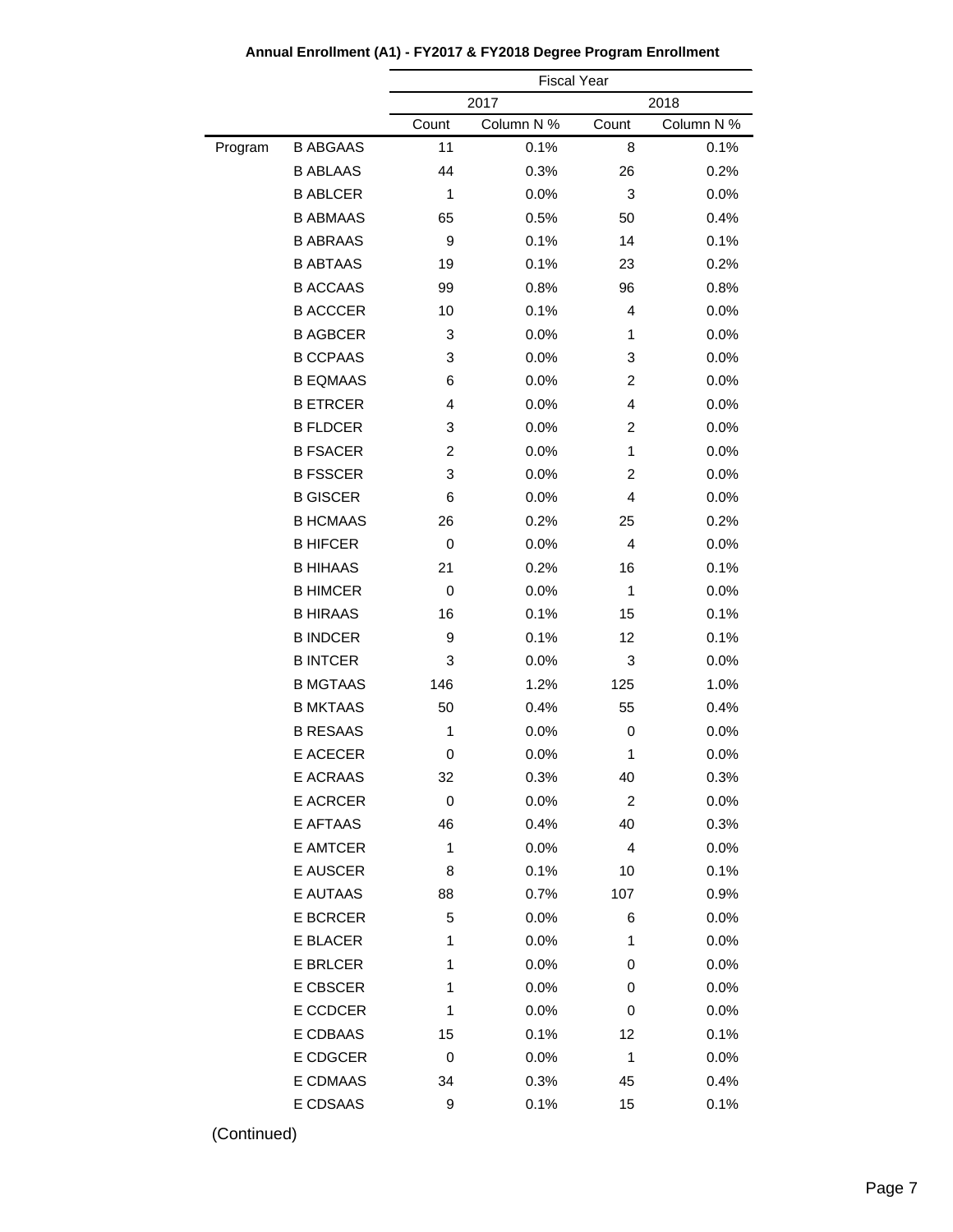| (Continued)     |                    |                    |             |                    |  |  |
|-----------------|--------------------|--------------------|-------------|--------------------|--|--|
|                 | <b>Fiscal Year</b> |                    |             |                    |  |  |
|                 |                    | 2017               |             | 2018               |  |  |
| E CDSCER        | Count<br>1         | Column N %<br>0.0% | Count<br>10 | Column N %<br>0.1% |  |  |
| E CIVCER        | 1                  | 0.0%               | 0           |                    |  |  |
|                 |                    |                    |             | 0.0%               |  |  |
| E CLSCER        | 0                  | 0.0%               | 3           | 0.0%               |  |  |
| E CMDCER        | 3                  | 0.0%               | 1           | 0.0%               |  |  |
| E CNHAAS        | 35                 | 0.3%               | 32          | 0.3%               |  |  |
| <b>E CRRCER</b> | 1                  | 0.0%               | 0           | 0.0%               |  |  |
| E CTTAAS        | 6                  | 0.0%               | 5           | 0.0%               |  |  |
| E CWCCER        | $\overline{c}$     | 0.0%               | 10          | 0.1%               |  |  |
| E ECSAAS        | 33                 | 0.3%               | 26          | 0.2%               |  |  |
| E ECSCER        | 1                  | 0.0%               | 1           | 0.0%               |  |  |
| <b>E EITCER</b> | 1                  | 0.0%               | 0           | 0.0%               |  |  |
| <b>E EIWCER</b> | 6                  | 0.0%               | 5           | 0.0%               |  |  |
| <b>E ELPCER</b> | 8                  | 0.1%               | 7           | 0.1%               |  |  |
| E ENSAES        | 283                | 2.2%               | 224         | 1.8%               |  |  |
| E HACAAS        | 26                 | 0.2%               | 31          | 0.3%               |  |  |
| E HACCER        | $\overline{4}$     | 0.0%               | 4           | 0.0%               |  |  |
| E HVCCER        | 4                  | 0.0%               | 7           | 0.1%               |  |  |
| <b>E IMCCER</b> | 1                  | 0.0%               | 1           | 0.0%               |  |  |
| <b>E IMTCER</b> | 5                  | 0.0%               | 3           | 0.0%               |  |  |
| <b>E IRWCER</b> | 0                  | 0.0%               | 5           | 0.0%               |  |  |
| <b>E IWTCER</b> | 15                 | 0.1%               | 15          | 0.1%               |  |  |
| E MFGAAS        | 67                 | 0.5%               | 62          | 0.5%               |  |  |
| <b>E MFTCER</b> | 2                  | 0.0%               | 0           | 0.0%               |  |  |
| E PETAAS        | 47                 | 0.4%               | 46          | 0.4%               |  |  |
| <b>E PFTCER</b> | $\overline{c}$     | 0.0%               | 2           | 0.0%               |  |  |
| E TACCER        | 0                  | 0.0%               | 1           | 0.0%               |  |  |
| F AADAFA        | 94                 | 0.7%               | 88          | 0.7%               |  |  |
| F AAEAFA        | 11                 | 0.1%               | 17          | 0.1%               |  |  |
| <b>F ENTAAS</b> | 4                  | 0.0%               | 9           | 0.1%               |  |  |
| <b>F ENTCER</b> | 1                  | 0.0%               | 1           | 0.0%               |  |  |
| <b>F GDICER</b> | 2                  | 0.0%               | 3           | 0.0%               |  |  |
| <b>F GDSAAS</b> | 48                 | 0.4%               | 44          | 0.4%               |  |  |
| <b>F GPPCER</b> | 2                  | 0.0%               | 3           | 0.0%               |  |  |
| <b>F MCBAAS</b> | 33                 | 0.3%               | 46          | 0.4%               |  |  |
| <b>F MCCAAS</b> | 11                 | 0.1%               | 15          | 0.1%               |  |  |
| <b>F MCJAAS</b> | 1                  | 0.0%               | 0           | 0.0%               |  |  |
| <b>F MCPAAS</b> | 1                  | 0.0%               | 0           | 0.0%               |  |  |
| <b>F MCRAAS</b> | 0                  | 0.0%               | 1           | 0.0%               |  |  |
| <b>F MPHAAS</b> | 29                 | 0.2%               | 23          | 0.2%               |  |  |
| <b>F MPRCER</b> | 5                  | 0.0%               | 5           | 0.0%               |  |  |
| <b>F MSEAFA</b> | 21                 | 0.2%               | 17          | 0.1%               |  |  |
| F MSPAFA        | 19                 | 0.1%               | 11          | 0.1%               |  |  |

## **Annual Enrollment (A1) - FY2017 & FY2018 Degree Program Enrollment**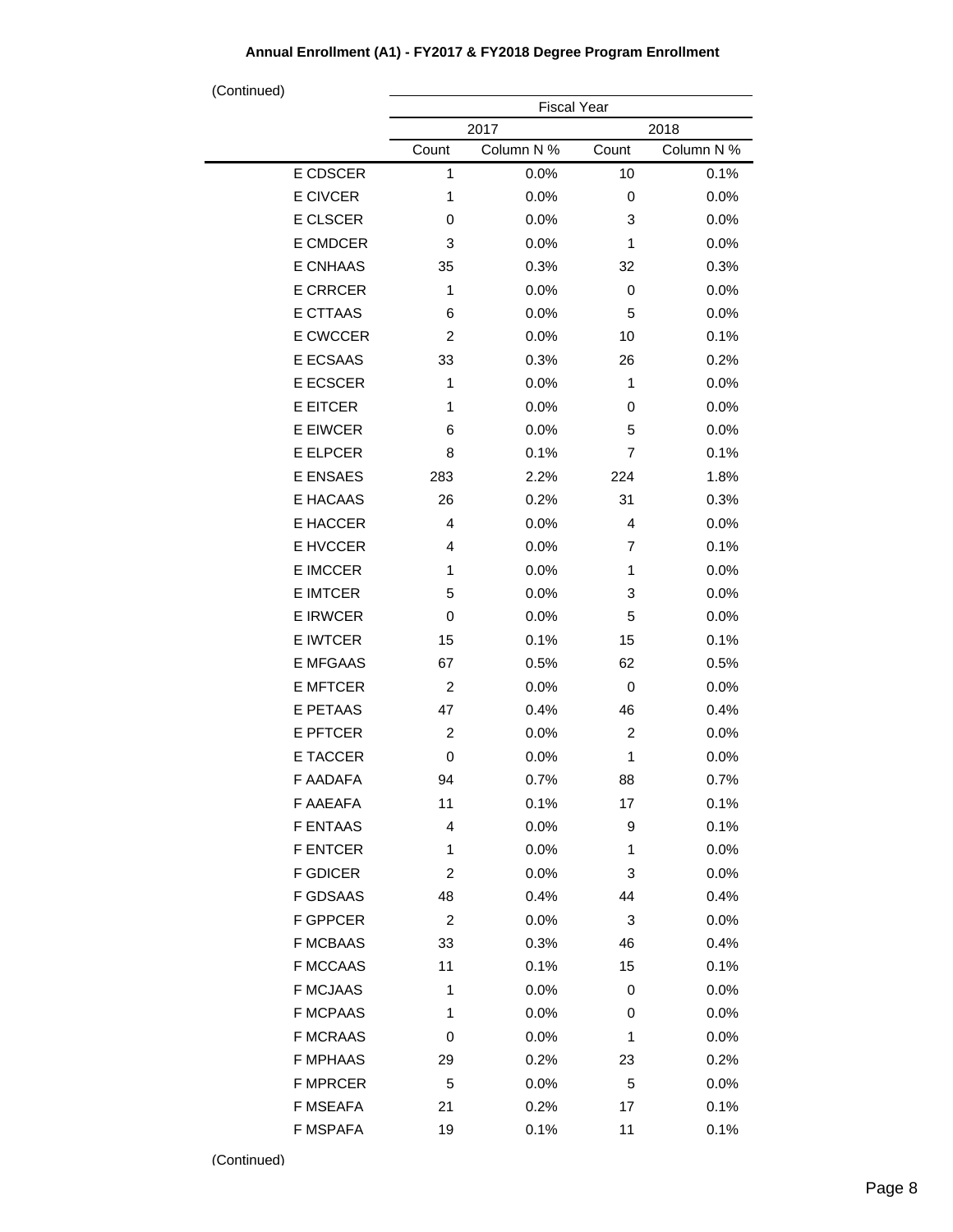#### Fiscal Year 2017 2018 Count Column N % Count Column N % G AKGCER G CMACER G DHGAAS G DTPCER G EMACER G EMTAAS G EMTCER G MASCER G MSGAAS G MSGCER G NASCER G NURAAS G NURCER G OTAAAS G RTTAAS G SURAAS G VTTAAS G XCTCER G XMRCER G XRAAAS H GAAAA H GAACE I OCDAAS I TRACER M CNAAAS M VGAAAS M WSDAAS N ASGAS N FTRCER N FXTCER OCCUP0199 OCCUP0699 OCCUP0799 1 0.0% 10 0.1% 0 0.0% 13 0.1% 74 0.6% 64 0.5% 2 0.0% 0 0.0% 23 0.2% 27 0.2% 40 0.3% 37 0.3% 12 0.1% 7 0.1% 2 0.0% 10 0.1% 21 0.2% 25 0.2% 13 0.1% 5 0.0% 83 0.7% 84 0.7% 255 2.0% 296 2.4% 28 0.2% 19 0.2% 51 0.4% 37 0.3% 20 0.2% 24 0.2% 59 0.5% 45 0.4% 58 0.5% 59 0.5% 6 0.0% 2 0.0% 8 0.1% 8 0.1% 44 0.3% 44 0.4% 1286 10.1% 1278 10.4% 3307 26.1% 3219 26.3% 1 0.0% 1 0.0% 1 0.0% 1 0.0% 1 0.0% 0 0.0% 0 0.0% 1 0.0% 1 0.0% 0 0.0% 1791 14.1% 1598 13.1% 9 0.1% 12 0.1% 1 0.0% 0 0.0% 49 0.4% 50 0.4% 20 0.2% 36 0.3% 397 3.1% 391 3.2% (Continued)

10 0.1% 14 0.1% 30 0.2% 21 0.2% 957 7.5% 1022 8.4% 11 0.1% 26 0.2% 0 0.0% 2 0.0% 62 0.5% 64 0.5% 42 0.3% 45 0.4% 39 0.3% 81 0.7% 1 0.0% 1 0.0%

#### **Annual Enrollment (A1) - FY2017 & FY2018 Degree Program Enrollment**

OCCUP1099 OCCUP1599 OCCUP1799 OCCUP2101 OCCUP4399 OCCUP4699 OCCUP4799 OCCUP4899 S CDACER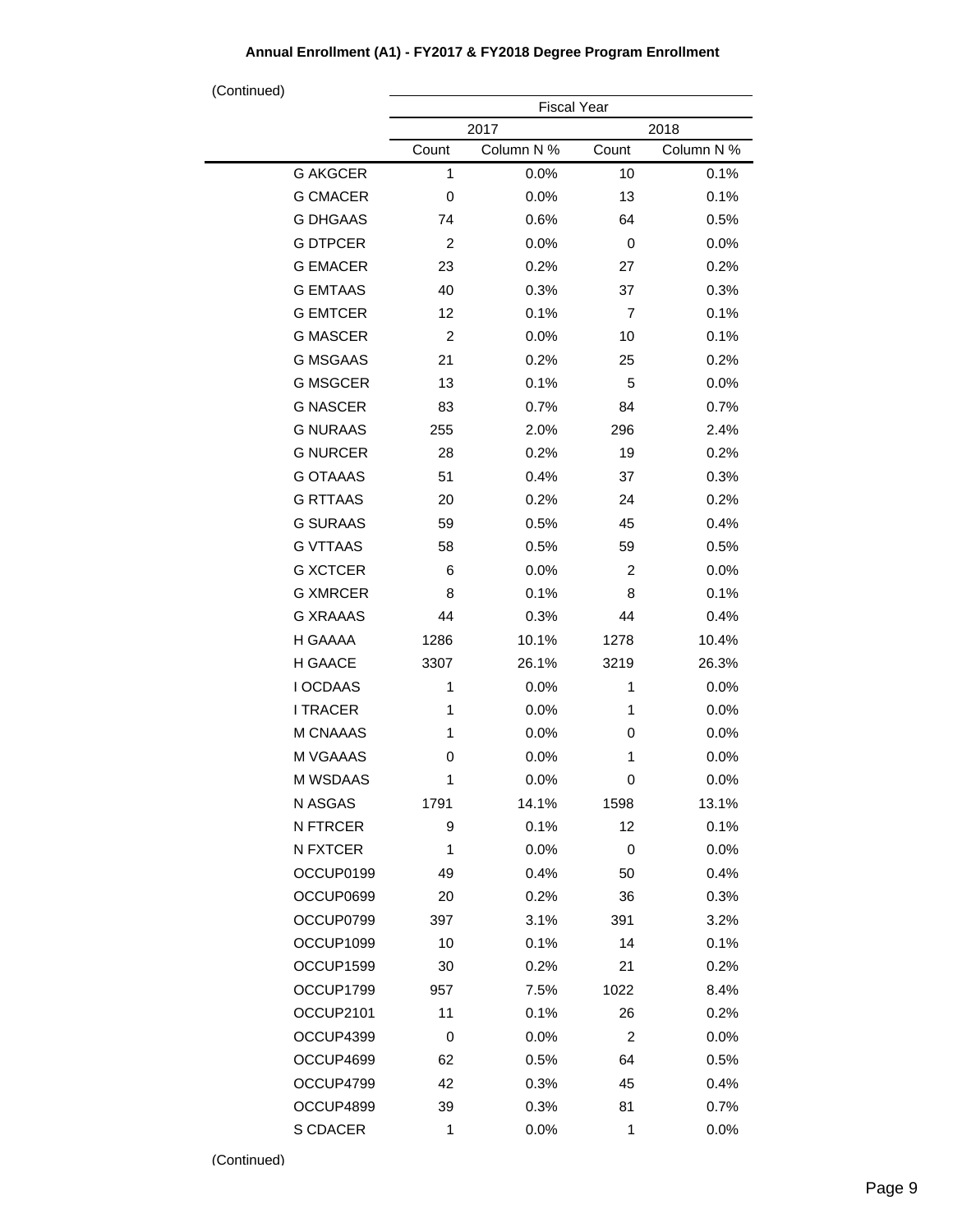| (Continued)      |                    |            |                |            |  |  |
|------------------|--------------------|------------|----------------|------------|--|--|
|                  | <b>Fiscal Year</b> |            |                |            |  |  |
|                  |                    | 2017       |                | 2018       |  |  |
|                  | Count              | Column N % | Count          | Column N % |  |  |
| S CDECER         | 1                  | 0.0%       | 1              | 0.0%       |  |  |
| S CHDAAS         | 87                 | 0.7%       | 75             | 0.6%       |  |  |
| S CJSAAS         | 133                | 1.0%       | 131            | 1.1%       |  |  |
| S FSTAAS         | 21                 | 0.2%       | 16             | 0.1%       |  |  |
| <b>S FSTCER</b>  | $\overline{c}$     | 0.0%       | 2              | 0.0%       |  |  |
| <b>T ASPCER</b>  | 0                  | 0.0%       | 1              | 0.0%       |  |  |
| <b>T BKPCER</b>  | 6                  | 0.0%       | 3              | 0.0%       |  |  |
| <b>T CGRCER</b>  | 0                  | 0.0%       | 1              | 0.0%       |  |  |
| <b>T CISCER</b>  | 0                  | 0.0%       | 1              | 0.0%       |  |  |
| <b>T CMSAAS</b>  | $\overline{c}$     | 0.0%       | 1              | 0.0%       |  |  |
| <b>T CNAAAS</b>  | 96                 | 0.8%       | 92             | 0.8%       |  |  |
| <b>T CPLAAS</b>  | 59                 | 0.5%       | 85             | 0.7%       |  |  |
| <b>T CSMCER</b>  | 0                  | 0.0%       | 1              | 0.0%       |  |  |
| <b>T DGMAAS</b>  | 69                 | 0.5%       | 51             | 0.4%       |  |  |
| <b>T GPRCER</b>  | 0                  | 0.0%       | 1              | 0.0%       |  |  |
| <b>T GRACER</b>  | 1                  | 0.0%       | 0              | 0.0%       |  |  |
| <b>T IADAAS</b>  | 3                  | 0.0%       | 8              | 0.1%       |  |  |
| <b>T IADCER</b>  | 0                  | 0.0%       | $\overline{c}$ | 0.0%       |  |  |
| <b>T IPRCER</b>  | 5                  | 0.0%       | 4              | 0.0%       |  |  |
| <b>TLINCER</b>   | 0                  | 0.0%       | 4              | 0.0%       |  |  |
| <b>T MOBCER</b>  | 1                  | 0.0%       | 0              | 0.0%       |  |  |
| <b>T MSOCER</b>  | 1                  | 0.0%       | 0              | 0.0%       |  |  |
| <b>T OCAAAS</b>  | 80                 | 0.6%       | 68             | 0.6%       |  |  |
| T OCPCER         | $\overline{4}$     | 0.0%       | $\overline{c}$ | 0.0%       |  |  |
| <b>T OCTCER</b>  | $\overline{c}$     | 0.0%       | 0              | 0.0%       |  |  |
| T OOSCER         | 1                  | 0.0%       | 1              | 0.0%       |  |  |
| T PCFCER         | 7                  | 0.1%       | 4              | 0.0%       |  |  |
| <b>T VGAAAS</b>  | 0                  | 0.0%       | 1              | 0.0%       |  |  |
| <b>TVGWCER</b>   | 0                  | 0.0%       | 1              | 0.0%       |  |  |
| <b>T WAPCER</b>  | 0                  | 0.0%       | 1              | 0.0%       |  |  |
| <b>T WSMCER</b>  | 1                  | 0.0%       | 1              | 0.0%       |  |  |
| <b>VOCSK1600</b> | 29                 | 0.2%       | 12             | 0.1%       |  |  |
| <b>VOCSK1614</b> | 166                | 1.3%       | 0              | 0.0%       |  |  |
| X CDLCER         | 75                 | 0.6%       | 54             | 0.4%       |  |  |
| Y AB1CE          | 0                  | 0.0%       | 1              | 0.0%       |  |  |
| Y AB2CE          | 10                 | 0.1%       | 9              | 0.1%       |  |  |
| Y AB3CE          | 43                 | 0.3%       | 52             | 0.4%       |  |  |
| Y AB4CE          | 75                 | 0.6%       | 52             | 0.4%       |  |  |
| Y AS5CE          | 42                 | 0.3%       | 40             | 0.3%       |  |  |
| Y AS6CE          | 32                 | 0.3%       | 25             | 0.2%       |  |  |
| Y EL1CE          | 5                  | 0.0%       | 1              | 0.0%       |  |  |
| Y EL2CE          | 15                 | 0.1%       | 4              | 0.0%       |  |  |
|                  |                    |            |                |            |  |  |

## **Annual Enrollment (A1) - FY2017 & FY2018 Degree Program Enrollment**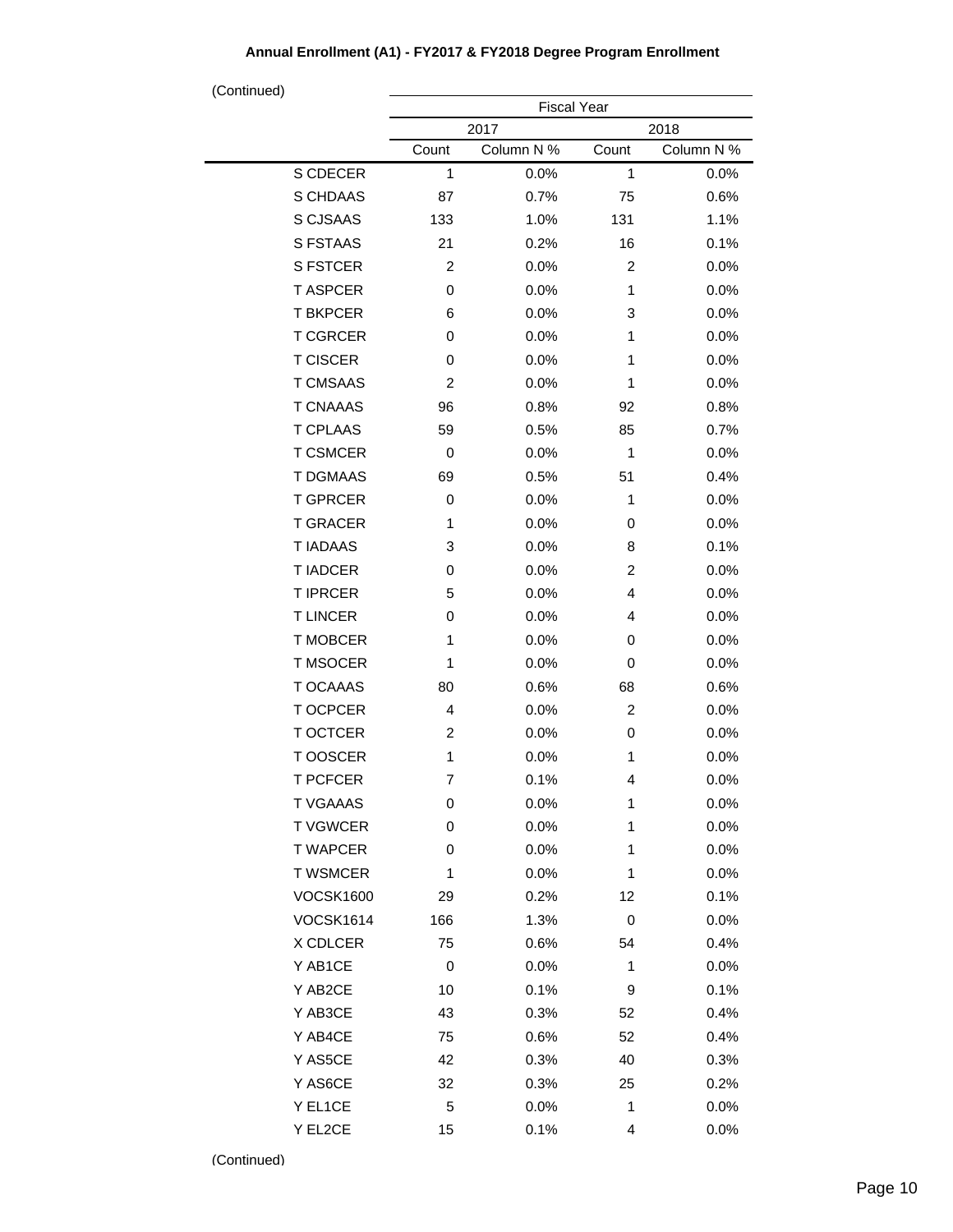## **Annual Enrollment (A1) - FY2017 & FY2018 Degree Program Enrollment**

| (Continued) |          |                                            |                    |       |        |
|-------------|----------|--------------------------------------------|--------------------|-------|--------|
|             |          |                                            | <b>Fiscal Year</b> |       |        |
|             |          |                                            | 2017               |       | 2018   |
|             |          | Column N %<br>Column N %<br>Count<br>Count |                    |       |        |
|             | Y EL3CE  | 32                                         | 0.3%               | 17    | 0.1%   |
|             | Y EL4CE  | 39                                         | 0.3%               | 25    | 0.2%   |
|             | Y EL5CE  | 28                                         | 0.2%               | 21    | 0.2%   |
|             | Y EL6CE  | 4                                          | 0.0%               | 0     | 0.0%   |
|             | Y GSUAGS | 1055                                       | 8.3%               | 1120  | 9.2%   |
|             | Total    | 12686                                      | 100.0%             | 12238 | 100.0% |
|             |          |                                            |                    |       |        |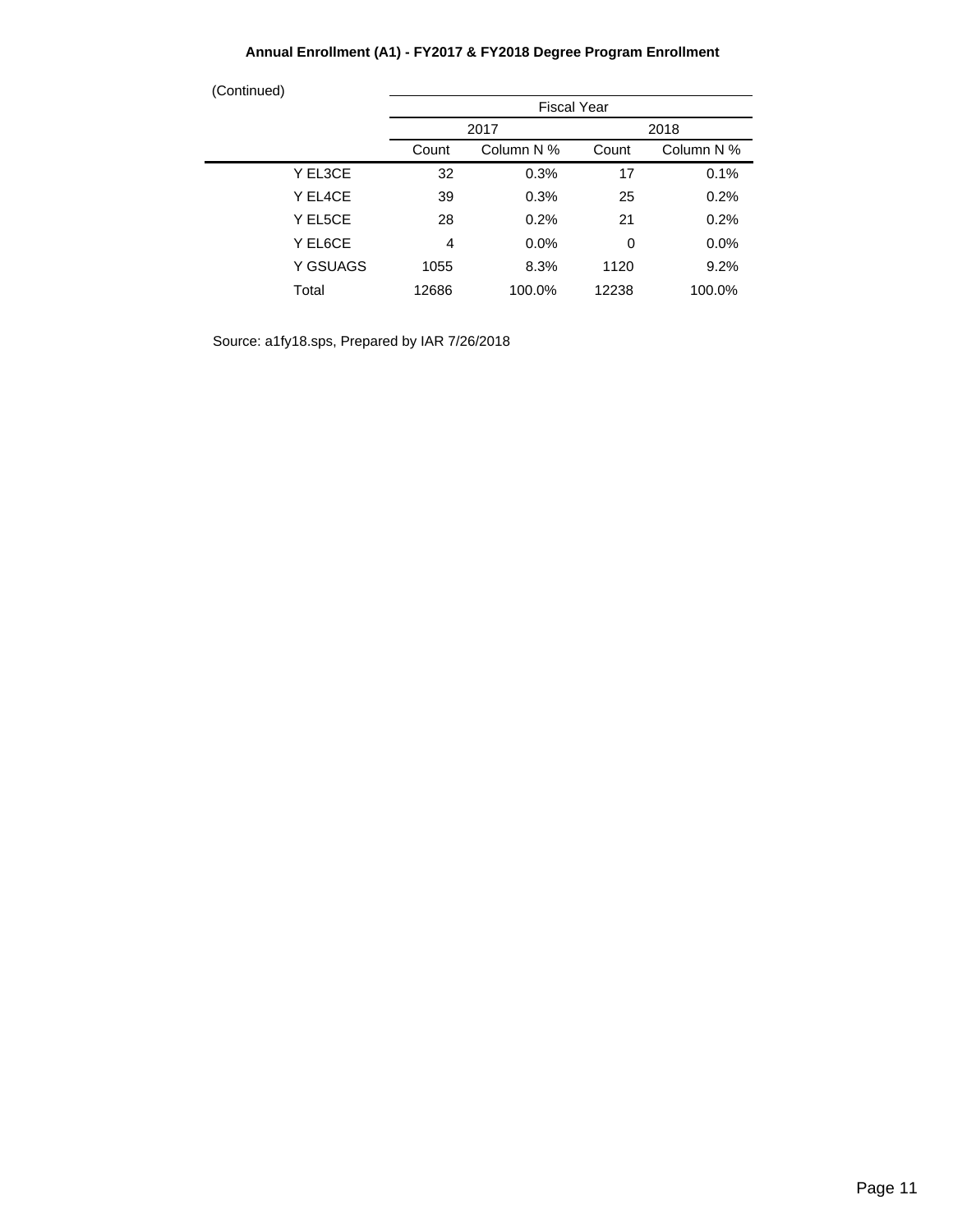|                        |                               | <b>Fiscal Year</b> |         |                         |         |
|------------------------|-------------------------------|--------------------|---------|-------------------------|---------|
|                        |                               |                    | 2017    |                         | 2018    |
|                        |                               | Count              | Col N % | Count                   | Col N % |
| Type of                | DID NOT complete a program    | 11326              | 89.3%   | 10824                   | 88.4%   |
| Completion             | Graduate completer            | 1360               | 10.7%   | 1414                    | 11.6%   |
|                        | Total                         | 12686              | 100.0%  | 12238                   | 100.0%  |
| <b>Term Graduated</b>  | Did Not Complete a Curriculum | 11326              | 89.3%   | 10824                   | 88.4%   |
| 1st Curriculum         | Summer Term                   | 111                | 0.9%    | 204                     | 1.7%    |
|                        | <b>Fall Term</b>              | 197                | 1.6%    | 358                     | 2.9%    |
|                        | Spring Term                   | 1052               | 8.3%    | 852                     | 7.0%    |
|                        | Total                         | 12686              | 100.0%  | 12238                   | 100.0%  |
| <b>Term Graduated</b>  | Did Not Complete a Curriculum | 12582              | 99.2%   | 12086                   | 98.8%   |
| 2nd Curriculum         | Summer Term                   | 16                 | 0.1%    | 26                      | 0.2%    |
|                        | <b>Fall Term</b>              | 25                 | 0.2%    | 18                      | 0.1%    |
|                        | Spring Term                   | 63                 | 0.5%    | 108                     | 0.9%    |
|                        | Total                         | 12686              | 100.0%  | 12238                   | 100.0%  |
| <b>Primary Program</b> |                               | 11326              | 89.3%   | 10824                   | 88.4%   |
| Completed              | <b>B ABGAAS</b>               | 2                  | 0.0%    | $\overline{c}$          | 0.0%    |
|                        | <b>B ABLAAS</b>               | 3                  | 0.0%    | 6                       | 0.0%    |
|                        | <b>B ABLCER</b>               | 1                  | 0.0%    | 3                       | 0.0%    |
|                        | <b>B ABMAAS</b>               | 11                 | 0.1%    | 6                       | 0.0%    |
|                        | <b>B ABRAAS</b>               | 2                  | 0.0%    | 3                       | 0.0%    |
|                        | <b>B ABTAAS</b>               | 5                  | 0.0%    | 8                       | 0.1%    |
|                        | <b>B ACCAAS</b>               | 11                 | 0.1%    | 9                       | 0.1%    |
|                        | <b>B ACCCER</b>               | 5                  | 0.0%    | 3                       | 0.0%    |
|                        | <b>B AGBCER</b>               | 1                  | 0.0%    | 4                       | 0.0%    |
|                        | <b>B CCPAAS</b>               | 0                  | 0.0%    | 1                       | 0.0%    |
|                        | <b>B EQMAAS</b>               | 4                  | 0.0%    | 0                       | 0.0%    |
|                        | <b>BETRCER</b>                | 3                  | 0.0%    | 7                       | 0.1%    |
|                        | <b>B FLDCER</b>               | $\overline{c}$     | 0.0%    | 0                       | 0.0%    |
|                        | <b>B FSACER</b>               | 5                  | 0.0%    | 0                       | 0.0%    |
|                        | <b>B FSSCER</b>               | 14                 | 0.1%    | 13                      | 0.1%    |
|                        | <b>B GISCER</b>               | $\overline{c}$     | 0.0%    | $\overline{c}$          | 0.0%    |
|                        | <b>B HCMAAS</b>               | 0                  | 0.0%    | 4                       | 0.0%    |
|                        | <b>B HIFCER</b>               | 0                  | 0.0%    | 1                       | 0.0%    |
|                        | <b>B HIHAAS</b>               | 3                  | 0.0%    | $\overline{\mathbf{c}}$ | 0.0%    |
|                        | <b>B HIRAAS</b>               | 0                  | 0.0%    | $\overline{c}$          | 0.0%    |
|                        | <b>B INDCER</b>               | 0                  | 0.0%    | $\overline{c}$          | 0.0%    |
|                        | <b>B MGTAAS</b>               | 7                  | 0.1%    | 11                      | 0.1%    |
|                        | <b>B MKTAAS</b>               | 3                  | 0.0%    | 3                       | 0.0%    |
|                        | E ACECER                      | 9                  | 0.1%    | 6                       | 0.0%    |
|                        | E ACRAAS                      | 3                  | 0.0%    | 5                       | 0.0%    |
|                        | E ACRCER                      | 1                  | 0.0%    | 3                       | 0.0%    |
|                        | E AFTAAS                      | 18                 | 0.1%    | 6                       | 0.0%    |
|                        | E AMTCER                      | 1                  | 0.0%    | 1                       | 0.0%    |
|                        |                               |                    |         |                         |         |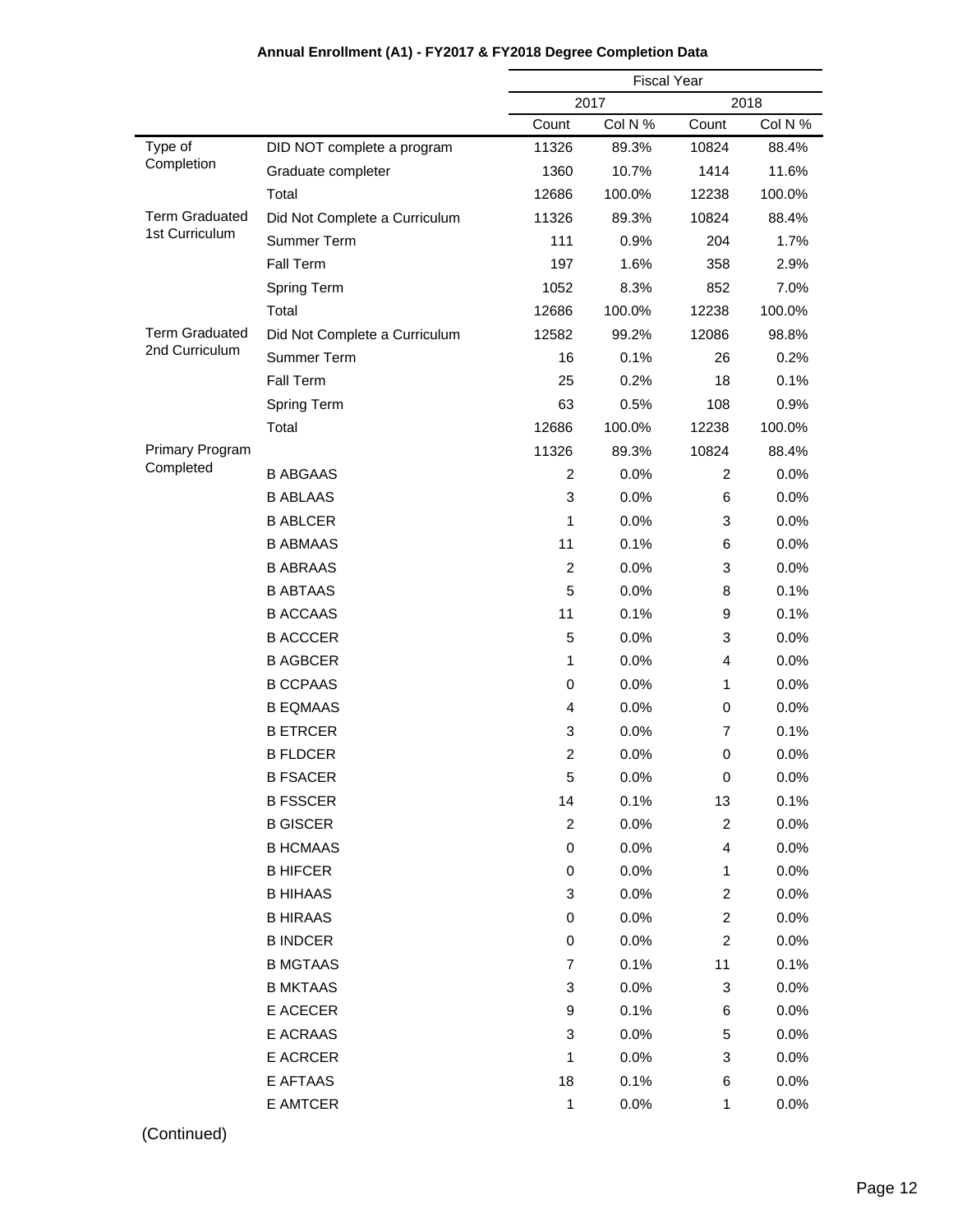|                 |                           | <b>Fiscal Year</b> |                         |         |
|-----------------|---------------------------|--------------------|-------------------------|---------|
|                 |                           | 2017               |                         | 2018    |
|                 | Count                     | Col N %            | Count                   | Col N % |
| E AUSCER        | 14                        | 0.1%               | 23                      | 0.2%    |
| E AUTAAS        | $\overline{7}$            | 0.1%               | 13                      | 0.1%    |
| E BCRCER        | 0                         | 0.0%               | 2                       | 0.0%    |
| E BLACER        | 0                         | 0.0%               | 1                       | 0.0%    |
| E CDBAAS        | 1                         | 0.0%               | 1                       | 0.0%    |
| E CDGCER        | 1                         | 0.0%               | $\,0\,$                 | 0.0%    |
| E CDMAAS        | 5                         | 0.0%               | 1                       | 0.0%    |
| E CDSAAS        | 1                         | 0.0%               | $\mathbf 0$             | 0.0%    |
| E CDSCER        | 1                         | 0.0%               | 0                       | 0.0%    |
| E CIVCER        | 0                         | 0.0%               | 1                       | 0.0%    |
| E CMDCER        | 1                         | 0.0%               | 0                       | 0.0%    |
| E CNHAAS        | 13                        | 0.1%               | 9                       | 0.1%    |
| <b>E CRRCER</b> | 6                         | 0.0%               | 5                       | 0.0%    |
| E CTTAAS        | 0                         | 0.0%               | 1                       | 0.0%    |
| E CWCCER        | 6                         | 0.0%               | 15                      | 0.1%    |
| E ECSAAS        | 5                         | 0.0%               | 5                       | 0.0%    |
| E ECSCER        | 1                         | 0.0%               | 1                       | 0.0%    |
| E ELPCER        | 1                         | 0.0%               | 1                       | 0.0%    |
| E ENSAES        | 22                        | 0.2%               | 21                      | 0.2%    |
| E HACAAS        | $\ensuremath{\mathsf{3}}$ | 0.0%               | $\overline{7}$          | 0.1%    |
| E HVCCER        | $\pmb{0}$                 | 0.0%               | $\overline{c}$          | 0.0%    |
| E IMCCER        | $\overline{c}$            | 0.0%               | 1                       | 0.0%    |
| E IMTCER        | $\mathbf 0$               | 0.0%               | 1                       | 0.0%    |
| E IWTCER        | $\overline{7}$            | 0.1%               | $\overline{c}$          | 0.0%    |
| <b>E LBRCER</b> | 1                         | 0.0%               | $\pmb{0}$               | 0.0%    |
| <b>E MFGAAS</b> | 13                        | 0.1%               | 11                      | 0.1%    |
| E PETAAS        | 17                        | 0.1%               | 14                      | 0.1%    |
| E PFTCER        | 0                         | 0.0%               | 1                       | 0.0%    |
| F AADAFA        | 6                         | 0.0%               | 6                       | 0.0%    |
| F AAEAFA        | 0                         | 0.0%               | $\overline{\mathbf{c}}$ | 0.0%    |
| <b>F GDSAAS</b> | 4                         | 0.0%               | 2                       | 0.0%    |
| <b>F MCBAAS</b> | 1                         | 0.0%               | 3                       | 0.0%    |
| <b>F MPHAAS</b> | 5                         | 0.0%               | 3                       | 0.0%    |
| F MPRCER        | $\overline{\mathbf{c}}$   | 0.0%               | 2                       | 0.0%    |
| F MSEAFA        | 1                         | 0.0%               | 2                       | 0.0%    |
| F MSPAFA        | 1                         | 0.0%               | $\,0\,$                 | 0.0%    |
| <b>G AKGCER</b> | 17                        | 0.1%               | 14                      | 0.1%    |
| <b>G CMACER</b> | 1                         | 0.0%               | 30                      | 0.2%    |
| <b>G DHGAAS</b> | 32                        | 0.3%               | 35                      | 0.3%    |
| <b>G EMACER</b> | 50                        | 0.4%               | 56                      | 0.5%    |
| <b>G EMTAAS</b> | 0                         | 0.0%               | 1                       | 0.0%    |
| <b>G EMTCER</b> | 1                         | 0.0%               | 0                       | 0.0%    |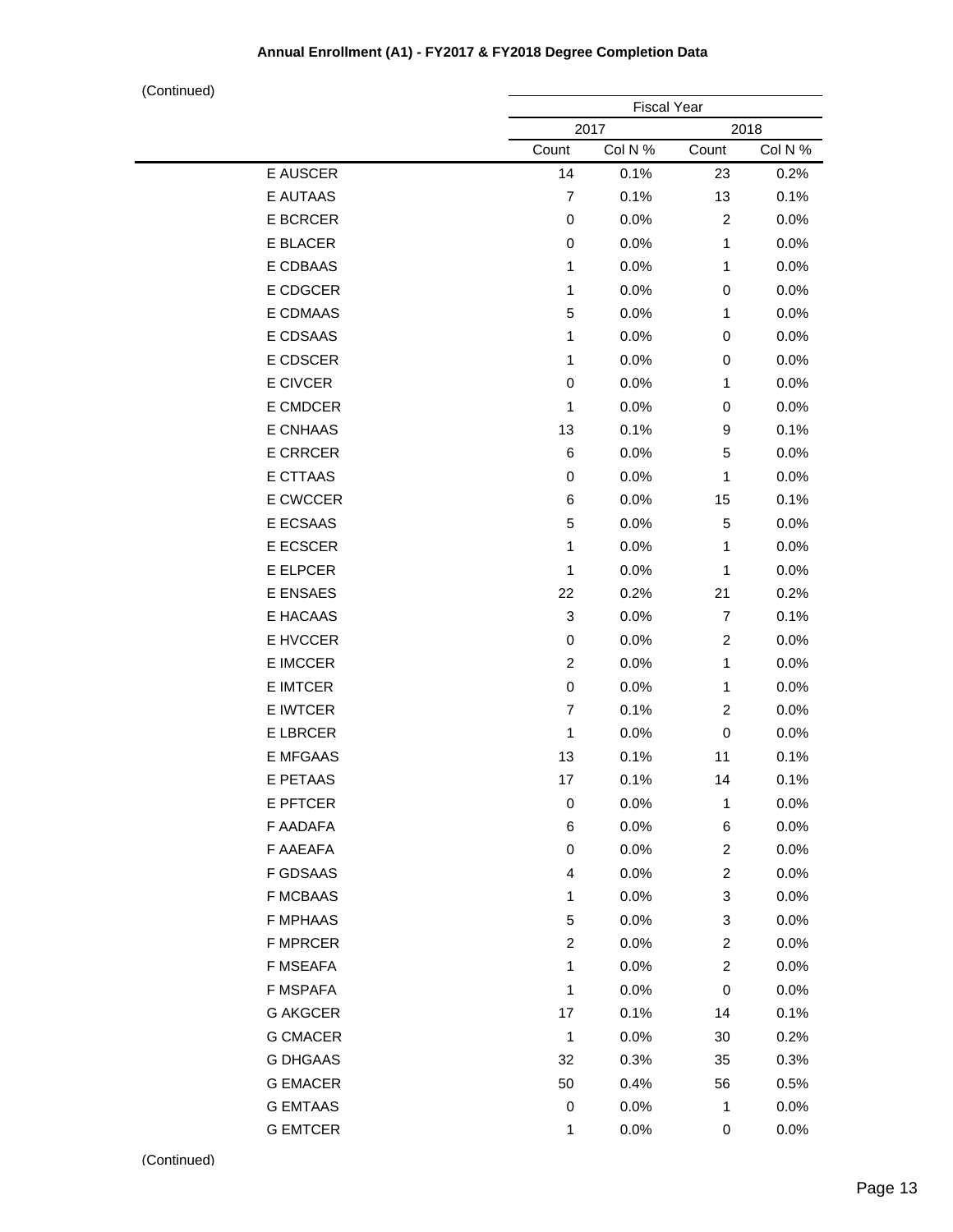(Continued)

| $\sqrt{2}$ |                 |                           | <b>Fiscal Year</b> |                |         |  |  |
|------------|-----------------|---------------------------|--------------------|----------------|---------|--|--|
|            |                 |                           | 2017<br>2018       |                |         |  |  |
|            |                 | Count                     | Col N %            | Count          | Col N % |  |  |
|            | <b>G MASCER</b> | $\overline{7}$            | 0.1%               | 21             | 0.2%    |  |  |
|            | <b>G MSGAAS</b> | $\boldsymbol{2}$          | 0.0%               | $\overline{c}$ | 0.0%    |  |  |
|            | <b>G MSGCER</b> | 5                         | 0.0%               | 16             | 0.1%    |  |  |
|            | <b>G NASCER</b> | 228                       | 1.8%               | 143            | 1.2%    |  |  |
|            | <b>G NURAAS</b> | 64                        | 0.5%               | 95             | 0.8%    |  |  |
|            | <b>G NURCER</b> | 25                        | 0.2%               | 27             | 0.2%    |  |  |
|            | <b>G OTAAAS</b> | 19                        | 0.1%               | 21             | 0.2%    |  |  |
|            | <b>G RTTAAS</b> | 8                         | 0.1%               | 10             | 0.1%    |  |  |
|            | <b>G SURAAS</b> | 10                        | 0.1%               | 15             | 0.1%    |  |  |
|            | <b>G VTTAAS</b> | 22                        | 0.2%               | 23             | 0.2%    |  |  |
|            | <b>G XRAAAS</b> | 17                        | 0.1%               | 16             | 0.1%    |  |  |
|            | H GAAAA         | 120                       | 0.9%               | 137            | 1.1%    |  |  |
|            | N ASGAS         | 219                       | 1.7%               | 196            | 1.6%    |  |  |
|            | N FTRCER        | $\ensuremath{\mathsf{3}}$ | 0.0%               | 6              | 0.0%    |  |  |
|            | S CDACER        | $\overline{2}$            | 0.0%               | 0              | 0.0%    |  |  |
|            | S CDECER        | $\mathbf 5$               | 0.0%               | $\,0\,$        | 0.0%    |  |  |
|            | S CHDAAS        | $\overline{7}$            | 0.1%               | 12             | 0.1%    |  |  |
|            | S CJSAAS        | 9                         | 0.1%               | 21             | 0.2%    |  |  |
|            | S FSTAAS        | $\ensuremath{\mathsf{3}}$ | 0.0%               | 1              | 0.0%    |  |  |
|            | <b>T BKPCER</b> | $\overline{\mathbf{4}}$   | 0.0%               | $\mathbf{1}$   | 0.0%    |  |  |
|            | <b>T CISCER</b> | 10                        | 0.1%               | 6              | 0.0%    |  |  |
|            | <b>T CNAAAS</b> | 12                        | 0.1%               | 14             | 0.1%    |  |  |
|            | <b>T CPLAAS</b> | 5                         | 0.0%               | 8              | 0.1%    |  |  |
|            | T DGMAAS        | $\overline{7}$            | 0.1%               | 11             | 0.1%    |  |  |
|            | <b>T GPRCER</b> | 5                         | 0.0%               | $\overline{7}$ | 0.1%    |  |  |
|            | <b>T IPRCER</b> | 8                         | 0.1%               | $\overline{7}$ | 0.1%    |  |  |
|            | <b>TLINCER</b>  | 4                         | 0.0%               | 13             | 0.1%    |  |  |
|            | <b>T MOBCER</b> | $\mathbf{1}$              | 0.0%               | 1              | 0.0%    |  |  |
|            | <b>T MSACER</b> | $\overline{\mathbf{7}}$   | 0.1%               | 7              | 0.1%    |  |  |
|            | T MSOCER        | 1                         | 0.0%               | $\overline{c}$ | 0.0%    |  |  |
|            | T OCAAAS        | 9                         | 0.1%               | $10$           | 0.1%    |  |  |
|            | T OCPCER        | $\ensuremath{\mathsf{3}}$ | 0.0%               | 3              | 0.0%    |  |  |
|            | <b>T PCFCER</b> | 12                        | 0.1%               | 14             | 0.1%    |  |  |
|            | <b>T SDVCER</b> | $\mathbf 0$               | 0.0%               | $\mathbf{1}$   | 0.0%    |  |  |
|            | <b>TVGWCER</b>  | 10                        | 0.1%               | 4              | 0.0%    |  |  |
|            | <b>T WAPCER</b> | $\overline{c}$            | 0.0%               | 3              | 0.0%    |  |  |
|            | <b>T WSMCER</b> | 1                         | 0.0%               | 0              | 0.0%    |  |  |
|            | X CDLCER        | 76                        | 0.6%               | 68             | 0.6%    |  |  |
|            | Y GSUAGS        | 43                        | 0.3%               | 64             | 0.5%    |  |  |
|            | Total           | 12686                     | 100.0%             | 12238          | 100.0%  |  |  |
| Degree/1st | AA (1.1)        | 120                       | 8.8%               | 137            | 9.7%    |  |  |
| Curriculum | AS (1.1)        | 219                       | 16.1%              | 196            | 13.9%   |  |  |
|            |                 |                           |                    |                |         |  |  |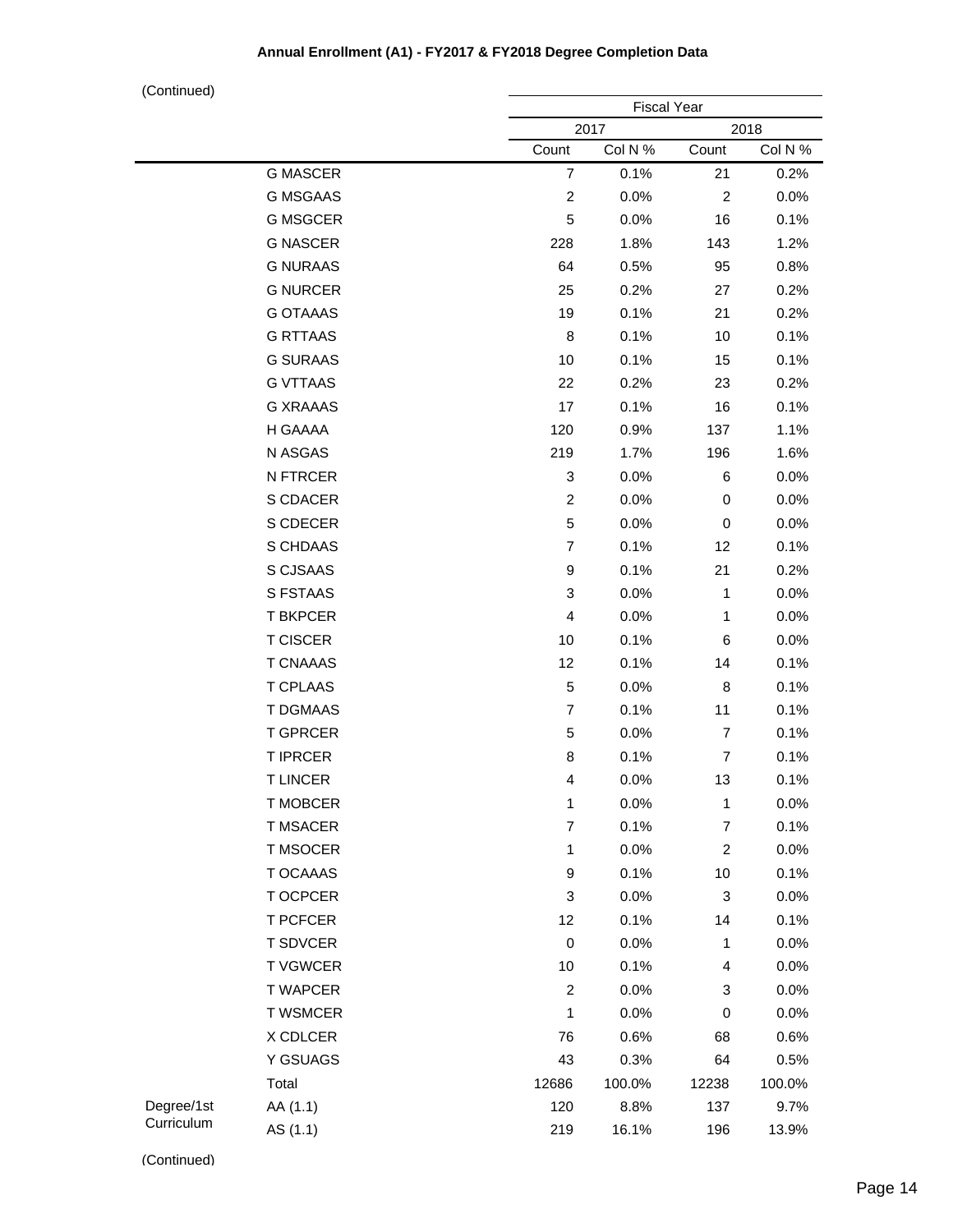| (Continued) |  |
|-------------|--|
|             |  |

| 100111110007 |                                               | <b>Fiscal Year</b> |         |       |         |
|--------------|-----------------------------------------------|--------------------|---------|-------|---------|
|              |                                               | 2017               |         | 2018  |         |
|              |                                               | Count              | Col N % | Count | Col N % |
|              | AAS (1.2)                                     | 373                | 27.4%   | 433   | 30.6%   |
|              | AGS, ALS, AGE (1.0)                           | 43                 | 3.2%    | 64    | 4.5%    |
|              | Occup Cert of 30 sem hrs/more CER<br>(1.2)    | 52                 | 3.8%    | 69    | 4.9%    |
|              | Occup Cert of LT 30 sem hrs COC,<br>AOP (1.2) | 523                | 38.5%   | 484   | 34.2%   |
|              | Assoc in Fine Arts (AFA) (1.1)                | 8                  | 0.6%    | 10    | 0.7%    |
|              | Assoc in Eng Sc (AES) (1.1)                   | 22                 | 1.6%    | 21    | 1.5%    |
|              | Total                                         | 1360               | 100.0%  | 1414  | 100.0%  |
| Degree/2nd   | AA (1.1)                                      | 3                  | 2.9%    | 2     | 1.3%    |
| Curriculum   | AS (1.1)                                      | 5                  | 4.8%    | 3     | 2.0%    |
|              | AAS (1.2)                                     | 8                  | 7.7%    | 14    | 9.2%    |
|              | AGS, ALS, AGE (1.0)                           | 2                  | 1.9%    | 1     | 0.7%    |
|              | Occup Cert of 30 sem hrs/more CER<br>(1.2)    | 39                 | 37.5%   | 40    | 26.3%   |
|              | Occup Cert of LT 30 sem hrs COC,<br>AOP (1.2) | 46                 | 44.2%   | 92    | 60.5%   |
|              | Assoc in Eng Sc (AES) (1.1)                   | 1                  | 1.0%    | 0     | 0.0%    |
|              | Total                                         | 104                | 100.0%  | 152   | 100.0%  |

Source: a1fy18.sps, Prepared by IAR 7/26/2018

#### **Annual Enrollment (A1) - FY2017 & FY2018 Miscellaneous Admissions Data**

|                       |           | <b>Fiscal Year</b> |            |       |            |
|-----------------------|-----------|--------------------|------------|-------|------------|
|                       |           | 2017               |            | 2018  |            |
|                       |           | Count              | Column N % | Count | Column N % |
| Shared Data Dummy SSN | Valid SSN | 11836              | 93.3%      | 11383 | 93.0%      |
|                       | Dummy ID  | 850                | 6.7%       | 855   | 7.0%       |
|                       | Total     | 12686              | 100.0%     | 12238 | 100.0%     |
|                       |           |                    |            |       |            |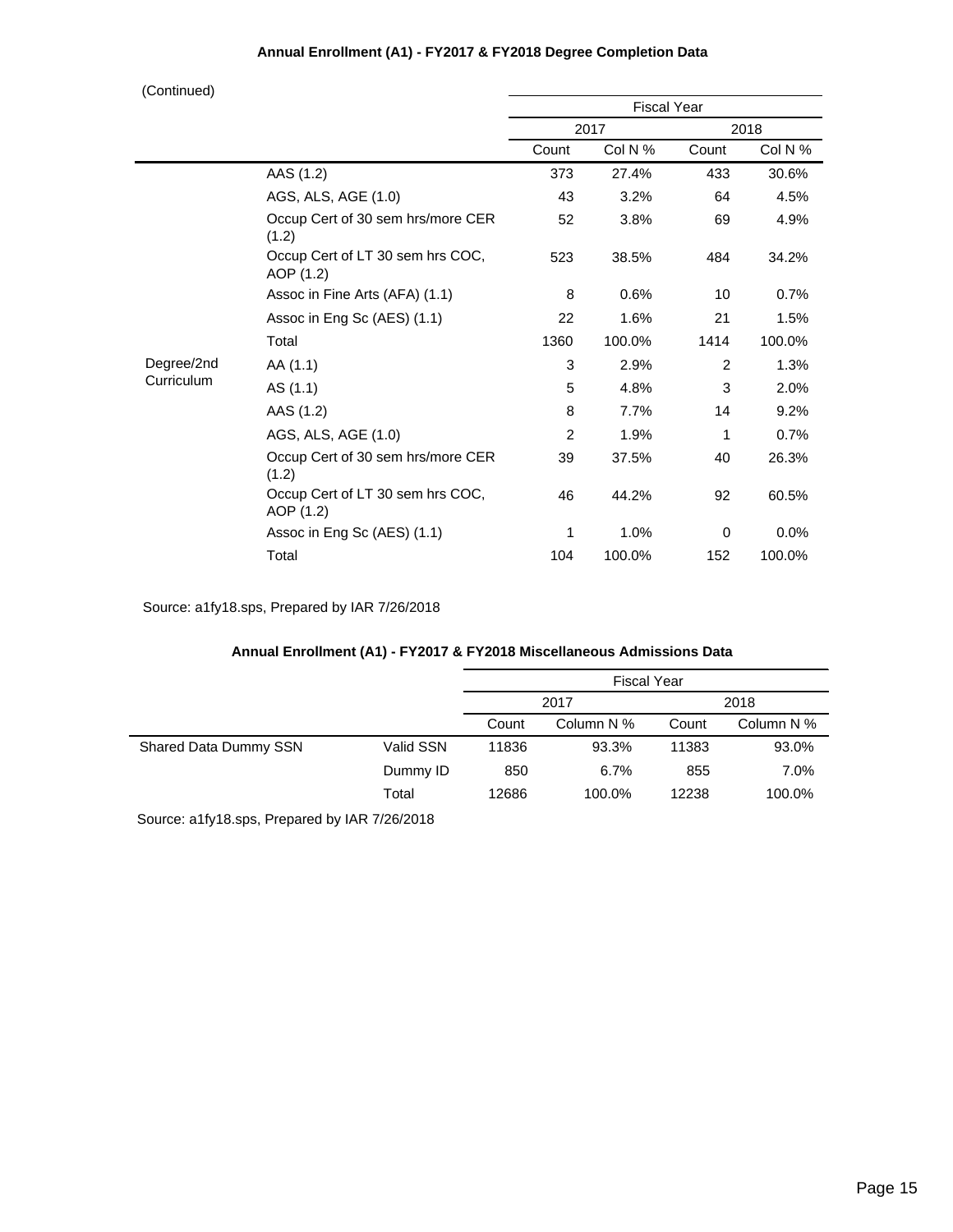|                                     |                | <b>Fiscal Year</b> |          |
|-------------------------------------|----------------|--------------------|----------|
|                                     |                | 2017               | 2018     |
| Summer Credit Hours Attempted       | Mean           | 1.60               | 1.59     |
|                                     | Median         | .00                | .00      |
|                                     | Sum            | 20336.25           | 19436.50 |
|                                     | Minimum        | .00                | .00      |
|                                     | Maximum        | 20.00              | 15.00    |
| <b>Summer Credit Hours Earned</b>   | Mean           | 1.40               | 1.39     |
|                                     | Median         | .00                | .00      |
|                                     | Sum            | 17763.75           | 17069.50 |
|                                     | Minimum        | .00                | .00      |
|                                     | Maximum        | 20.00              | 15.00    |
| Fall Credit Hours Attempted         | Mean           | 5.88               | 5.82     |
|                                     | Median         | 4.00               | 4.00     |
|                                     | Sum            | 74572.50           | 71278.00 |
|                                     | Minimum        | .00                | .00      |
|                                     | Maximum        | 25.00              | 35.00    |
| <b>Fall Credit Hours Earned</b>     | Mean           | 4.68               | 4.68     |
|                                     | Median         | 3.00               | 3.00     |
|                                     | Sum            | 59337.00           | 57242.50 |
|                                     | Minimum        | .00                | .00      |
|                                     | Maximum        | 22.00              | 35.00    |
| Spring Credit Hours Attempted       | Mean           | 5.26               | 5.36     |
|                                     | Median         | 3.00               | 3.00     |
|                                     | Sum            | 66749.00           | 65595.50 |
|                                     | Minimum        | .00                | .00      |
|                                     | Maximum        | 27.00              | 35.00    |
| Spring Credit Hours Earned          | Mean           | 4.20               | 4.33     |
|                                     | Median         | 3.00               | 3.00     |
|                                     | Sum            | 53278.50           | 52965.00 |
|                                     | Minimum        | .00                | .00      |
|                                     | Maximum        | 26.00              | 35.00    |
| <b>Total Credit Hours Attempted</b> | Mean           | 12.7               | 12.8     |
|                                     | Median         | 9.0                | 9.0      |
|                                     | Sum            | 161657.8           | 156310.0 |
|                                     | <b>Minimum</b> | .5                 | .5       |
|                                     | Maximum        | 50.0               | 51.0     |
| <b>Total Credit Hours Earned</b>    | Mean           | 10.3               | 10.4     |
|                                     | Median         | 6.5                | 7.0      |
|                                     | Sum            | 130379.3           | 127277.0 |
|                                     | Minimum        | .0                 | .0       |
|                                     | Maximum        | 49.0               | 51.0     |
| <b>Cumulative GPA</b>               | Mean           | 2.64               | 2.66     |
|                                     | Median         | 3.00               | 3.00     |
|                                     |                |                    |          |

**Annual Enrollment (A1) - FY2017 & FY2018 Credit Hours Attempted and Earned**